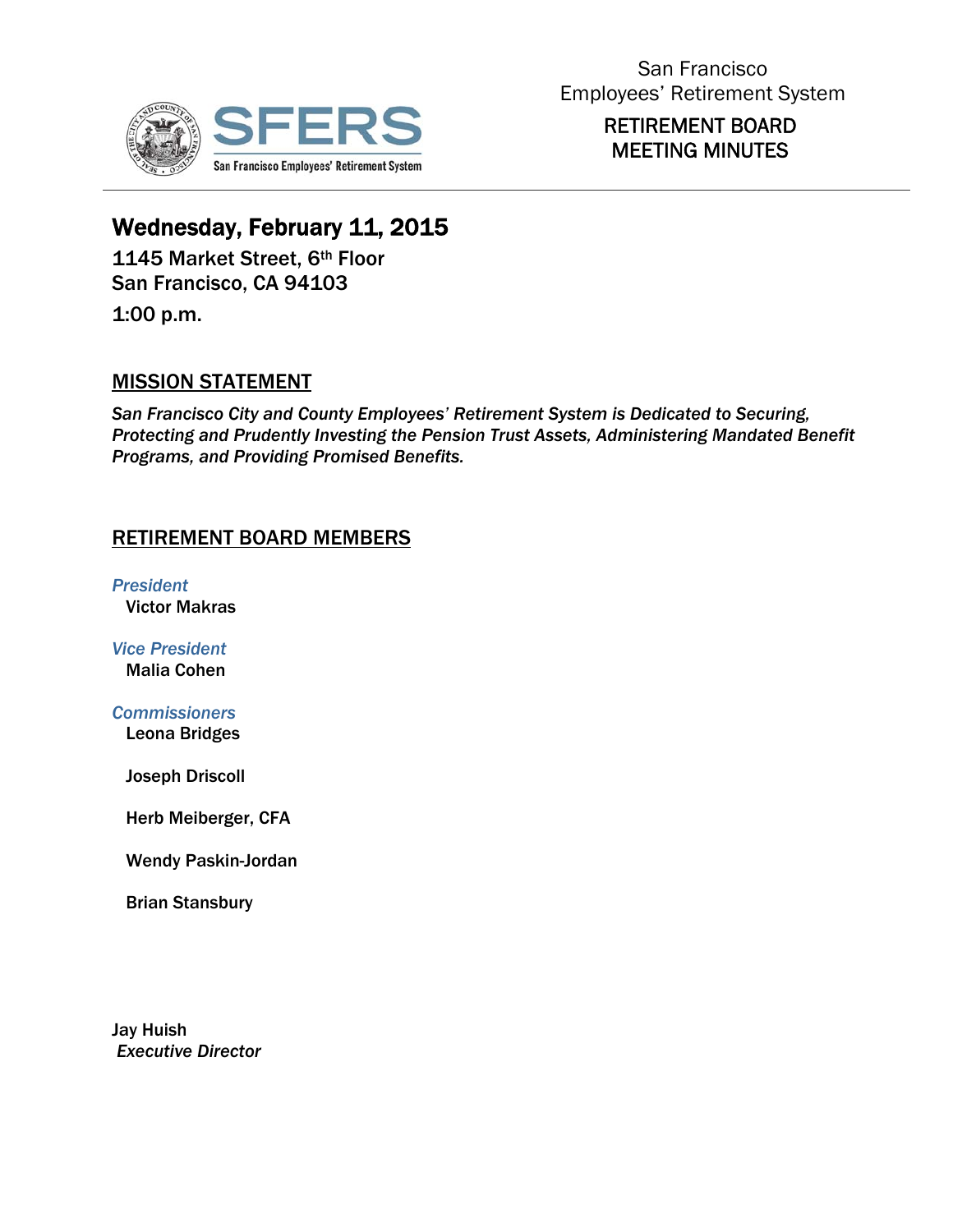## Retirement Board Minutes February 11, 2015 Page 2 of 29

#### DISABILITY ACCESS

The San Francisco Employees' Retirement System is wheelchair accessible. Accessible seating is available for persons with disabilities. To obtain a disability-related modification or accommodation, including large print agendas, American Sign Language interpreters, FM sound amplification system and auxiliary aids or services, please contact Norman Nickens at (415) 487-7025 at least two (2) business days before the meeting.

There is accessible parking in the vicinity of 1145 Market Street at Civic Center Plaza. Accessible MUNI lines are available at the corner of Market Street and 8<sup>th</sup> Street. The closest accessible MUNI /BART station is Civic Center Station.

Materials accompanying the agenda are available for public inspection and copying at SFERS, 1145 Market Street, 7th Floor. For additional information, please contact Norman Nickens, Executive Assistant, at (415) 487-7025.

In order to assist the City's efforts to accommodate persons with severe allergies, environmental illness, multiple chemical sensitivity or related disabilities, attendees at public meetings are reminded that other attendees may be sensitive to various chemical based products. Please help the City to accommodate these individuals.

The ringing of and use of cell phones, pagers and similar sound-producing electronic devices are prohibited at this meeting. Please be advised that the Chair may order the removal from the meeting room of any person(s) responsible for the ringing or use of a cell phone, pager, or other similar sound-producing electronic devices.

Know Your Rights Under the Sunshine Ordinance

#### (Chapter 67 of the San Francisco Administrative Code)

Government's duty is to serve the public, reaching its decisions in full view of the public. Commissions, boards, councils and other agencies of the City and County exist to conduct the people's business. This ordinance assures that deliberations are conducted before the people and that City operations are open to the people's review. FOR MORE INFORMATION ON YOUR RIGHTS UNDER THE SUNSHINE ORDINANCE OR TO REPORT A VIOLATION OF THE ORDINANCE, CONTACT THE SUNSHINE ORDINANCE TASK FORCE.

> Sunshine Ordinance Task Force City Hall 1 Dr Carlton B. Goodlett Place, Room 244 San Francisco, CA 94102-4689 (415) 554-7724 by fax at (415) 554-7854 or by email at sotf@sfgov.org

#### Citizens interested in obtaining a free copy of the Sunshine Ordinance can request a copy from Mr. Darby or by printing Chapter 67 of the San Francisco Administrative Code on the Internet, http://www.sfgov.org/sunshine/

Any materials distributed to the Retirement Board (or committee) within 72 hours of the meeting or after distribution of the agenda packet to Board (or committee) members are available for public inspection at SFERS, 1145 Market Street, 7<sup>th</sup> Floor, during regular office hours.

#### Lobbyist Registration and Reporting Requirements

Individuals and entities that influence or attempt to influence local legislative or administrative action may be required by the San Francisco Lobbyist Ordinance (San Francisco Campaign and Governmental Conduct Code sections 2.100 – 2.160) to register and report lobbying activity. For more information about the Lobbyist Ordinance, please contact the Ethics Commission at 25 Van Ness Avenue, Suite 220, San Francisco, CA 94102, telephone (415) 252-3100, fax (415) 252-3112 and web site: www.sfgov.org/ethics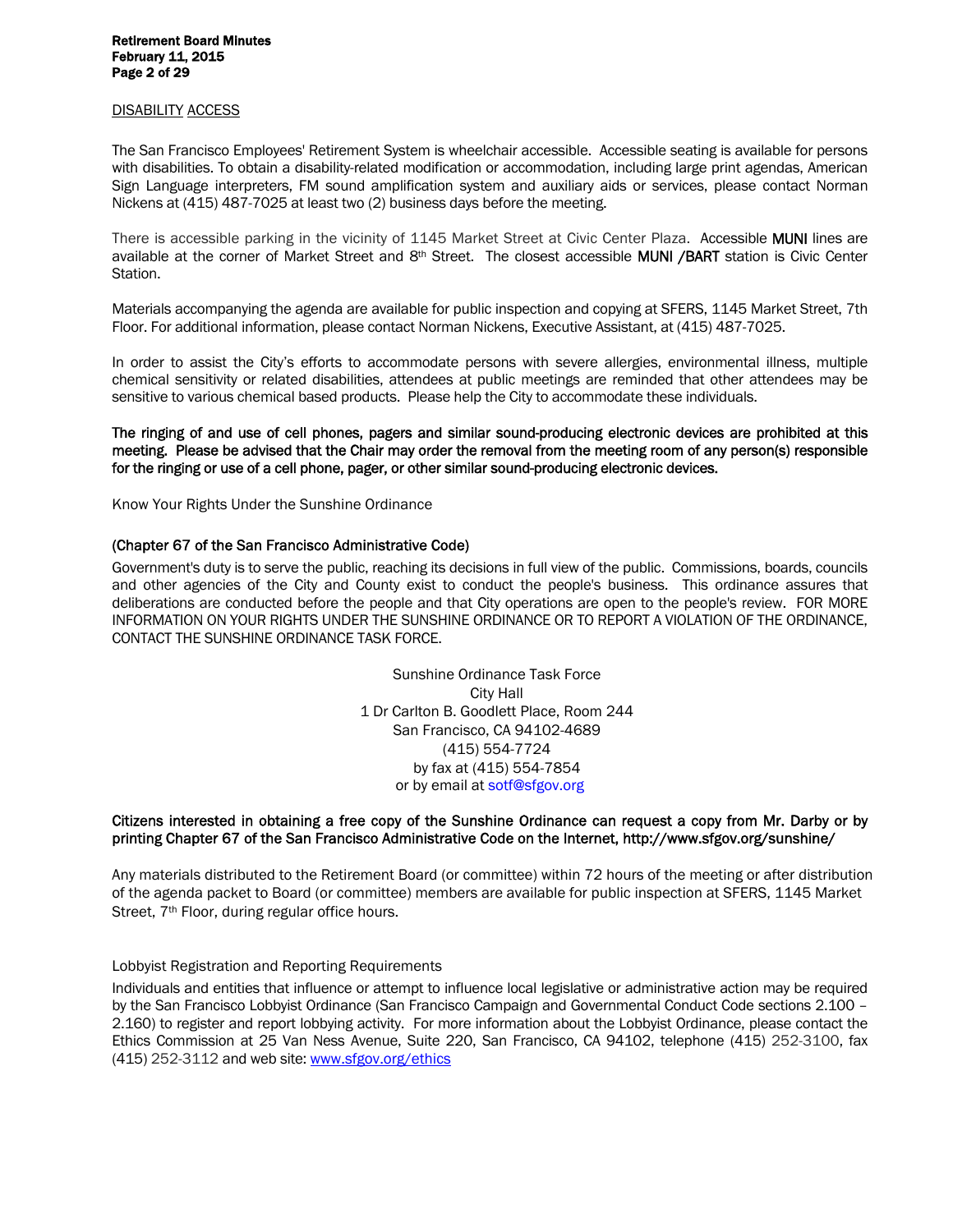Retirement Board Minutes<br>February 11, 2015 Page 3 of 29

#### OPENING CALENDAR

President Makras called the meeting to order at 1:23 PM

| $\Box$ | Pledge of Allegiance |                   |                                                                                                                                                                                                                                                             |                                                                           |
|--------|----------------------|-------------------|-------------------------------------------------------------------------------------------------------------------------------------------------------------------------------------------------------------------------------------------------------------|---------------------------------------------------------------------------|
| □      | Roll Call            |                   | <b>Commissioner Victor Makras</b><br><b>Commissioner Malia Cohen</b><br><b>Commissioner Leona Bridges</b><br>Commissioner Joseph D. Driscoll<br>Commissioner Herb Meiberger, CFA<br>Commissioner Wendy Paskin-Jordan<br><b>Commissioner Brian Stansbury</b> | 1:23 PM<br>1:23 PM<br>1:23 PM<br>1:23 PM<br>1:23 PM<br>1:23 PM<br>1:23 PM |
| $\Box$ | 021115-01            | <b>Discussion</b> | <b>General Public Comment</b>                                                                                                                                                                                                                               |                                                                           |
|        |                      |                   | President Makras called for general public comment.                                                                                                                                                                                                         |                                                                           |
|        |                      |                   | John Stenson, MUNI retiree, addressed the Board<br>regarding the punctuality of Board members and the<br>starting time of the meeting. He also spoke in<br>opposition to investment in hedge funds based on the<br>CalPERS experience.                      |                                                                           |
|        |                      |                   | Patrick Monette-Shaw addressed the Board regarding<br>investment in hedge funds and submitted the following<br>written statement to be included with the minutes:                                                                                           |                                                                           |
|        |                      |                   | "How are SFERS' Board and its chief investment officer,<br>Bill Coaker, smarter than Warren Buffett and George<br>Soros, who have both warned against investing public<br>pension portfolios in hedge funds?                                                |                                                                           |
|        |                      |                   | 'Publius Poplicola's' on-line survey of SFERS Plan<br>beneficiaries shows that as of February 10, among 794<br>survey respondents:                                                                                                                          |                                                                           |
|        |                      |                   | • 94.46% are not in favor of investing the City's pension<br>fund in hedge funds.                                                                                                                                                                           |                                                                           |
|        |                      |                   | • 82.8% believe SFERS should not invest in hedge funds<br>(i.e., a zero-percent allocation).                                                                                                                                                                |                                                                           |
|        |                      |                   | • 87.5% do not believe hedge funds are less risky than<br>stocks.                                                                                                                                                                                           |                                                                           |
|        |                      |                   | • 95.6% do not believe hedge funds will protect the<br>Pension Plan in a stock market decline.                                                                                                                                                              |                                                                           |
|        |                      |                   | • 95.8% believe SFERS' seven-member Board should<br>not invest in hedge funds without approval of the<br>54,823 Plan beneficiaries.                                                                                                                         |                                                                           |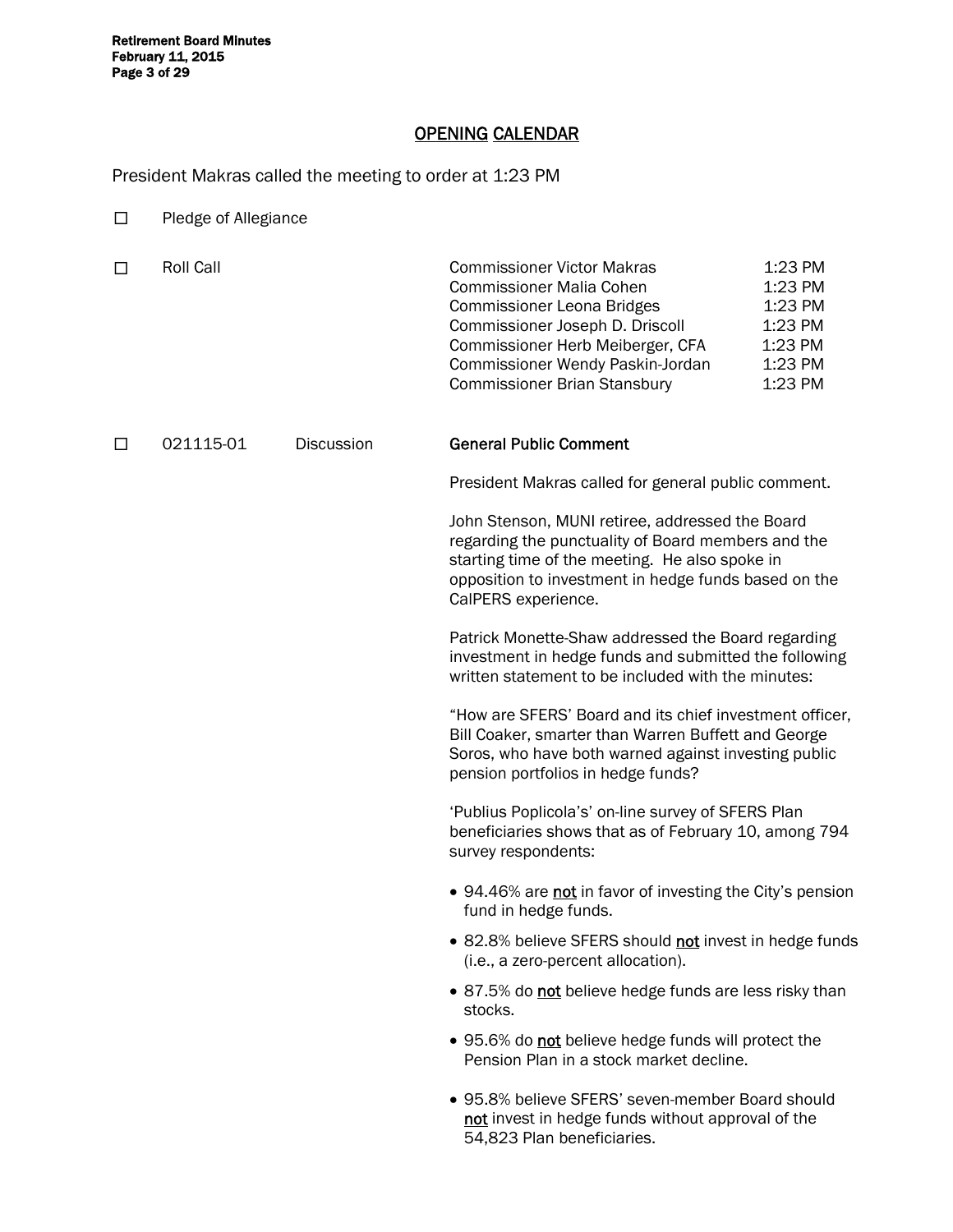Retirement Board Minutes February 11, 2015 Page 4 of 29

> Trustees of public pension plans — such SFERS' Board whose clients (Plan beneficiaries) reject investment recommendations, have fiduciary, ethical and legal obligations, to back off."

> Jamilah Din, SEIU Local 1021 and active employee at Laguna Honda Hospital, spoke in opposition to investing in hedge funds due to fees and risk.

> Cynthia Marcopulos, San Francisco Superior Court retiree, spoke in opposition to possible investment with the Mayor's Office of Housing down payment assistance program and in opposition to investment in hedge funds.

> Janice Wong, active employee with SEIU Local 1021, spoke in opposition to investment in hedge funds due to high fees and risk.

> Deborah Rosas, SEIU Local 1021, spoke in opposition to investment in hedge funds due to fees, accountability and transparency concerns.

Sylvia Alverez-Lynch, active employee SFMTA, spoke in opposition to investment in hedge funds and noted the potential impact on employer contributions due to poor performance.

Steve Seltzer, United Public Workers for Action, spoke in opposition to investment in hedge funds. He noted the negative impact of hedge funds on unions and employee pension programs.

Tom O'Connor, President of San Francisco Firefighters Local 798, expressed his appreciation for the efforts of the Retirement Board and the professional investment staff, and expressed his trust in their judgment and experience.

Gregory Hoan, SEIU Local 1021 and active library employee, spoke in opposition to investment in hedge funds.

Kay Walker, United Public Workers for Action and SF Gray Panthers, spoke in opposition to investment in hedge funds and expressed concern regarding transparency, socially responsible investments, and other factors.

Larry Griffin, City employee and member of Local 21, addressed the Board regarding cost-sharing under proposition C and in support of prudent, fact-based decisions and responsible and sophisticated investments, including hedge funds.

Richard Hack, SEIU Local 1021 retiree, encouraged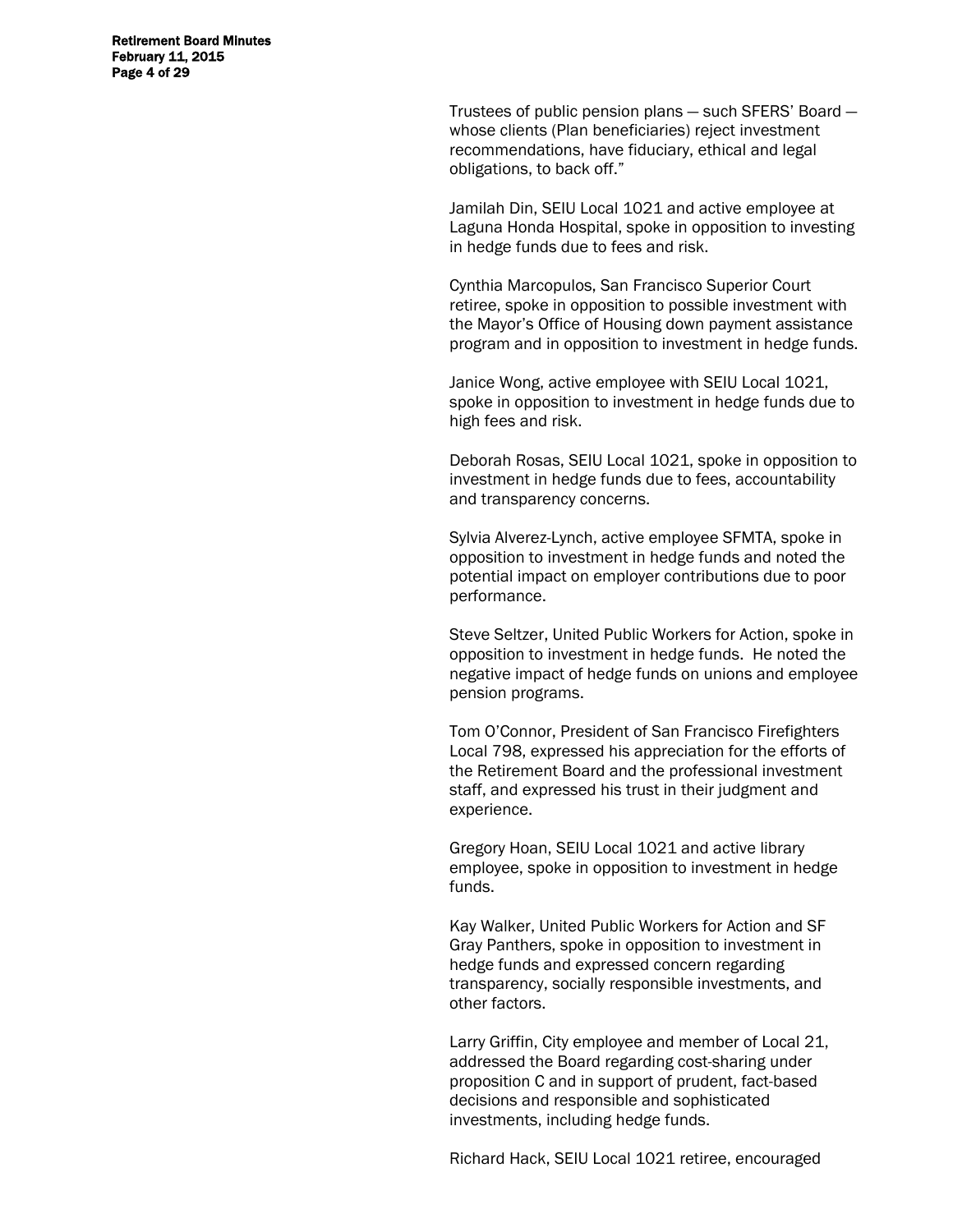Retirement Board Minutes February 11, 2015 Page 5 of 29

> more dialogue between the Board and the public. He also spoke in opposition to high risk investments, particularly hedge funds.

David Canham, SEIU Local 1021, read a statement from President Sanchez of SEIU in opposition to investing in hedge funds.

Elaine Hanson, SEIU Local 1021 and active City library page, spoke in opposition to investment in hedge funds due to performance history, high fees, illiquidity, and lack of transparency.

Herbert Weiner, SEIU Local 1021 retiree, spoke in opposition to investment in hedge funds due to high fees and potential impact on retirees if the fund does not perform well. Mr. Weiner submitted a written statement to be included with the minutes:

"Hedge funds are being proposed as a means of protecting the SFERS Fund against recessions and a means of attaining the market value necessary for the extra COLA.

If we do adopt hedge funds, there are high administrative costs: the annual 2% payment to the fund, 20% if the fund does well and the hiring of personnel to insure proper investments.

It should be noted that the annual 2% payment and personnel costs will hold constantly whether or not the fund performs adequately. Good returns are offset by the 20% cost.

Leveraging increases risks, because other leveraged borrowers must be paid off first. In case of poorly performing funds, we may not be paid off with significant losses for us.

We cannot be sure if the hired administrators will choose the best hedge funds. Didn't the best minds of Wall Street choose funds that went south, even bankrupting firms as Bear Stearns?

No transparency presents another peril.

We will have no idea about the operations of the investor, the internal problems that they might have until a brave journalist exposes them when they crash. This is the ultimate transparency-when it is too late."

Vivian Imperiale, retiree, spoke in opposition to investment in hedge funds due to risk and fees.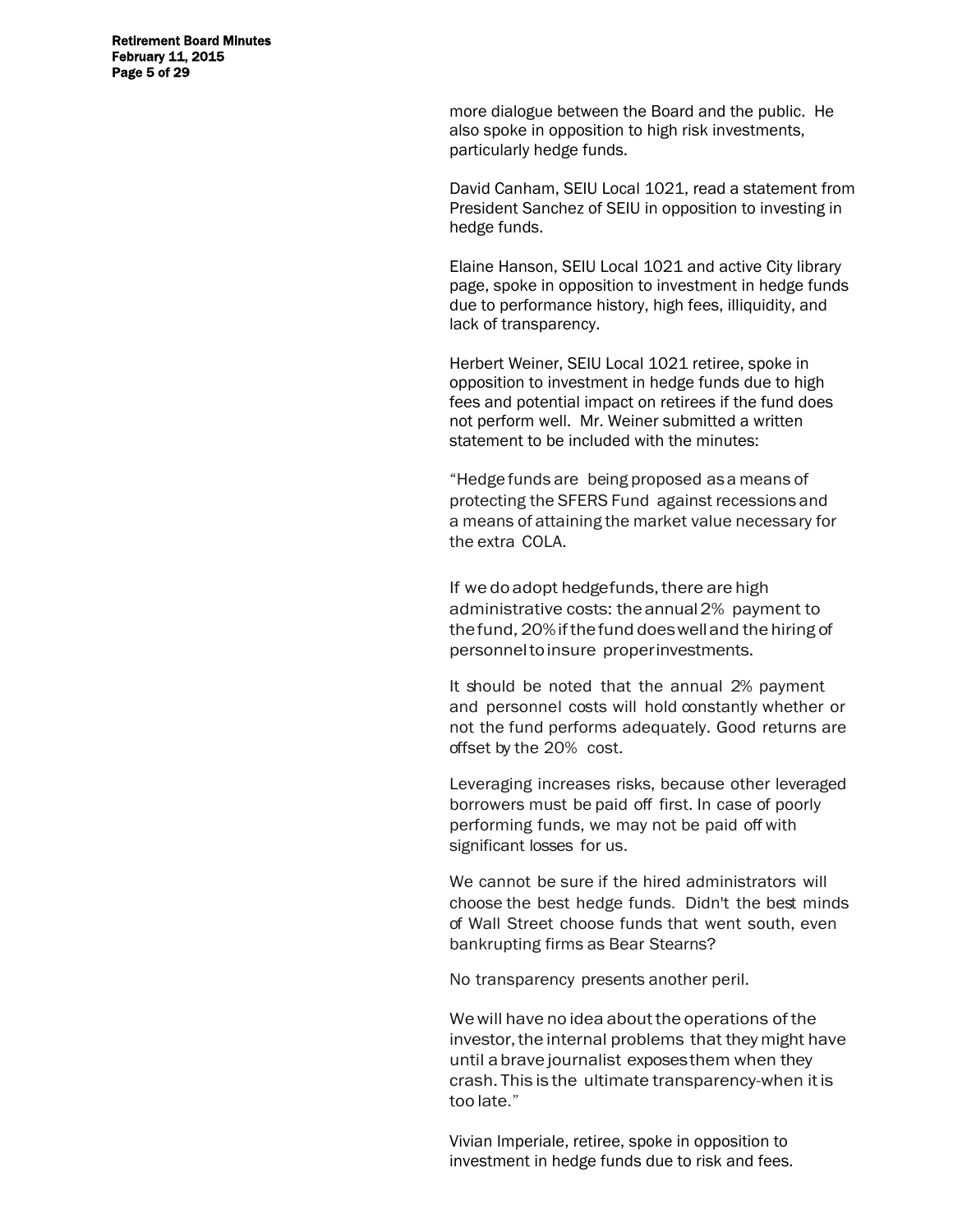Retirement Board Minutes February 11, 2015 Page 6 of 29

> Maria Guillén, SEIU Local 1021, spoke in opposition to investment in hedge funds due to risk.

Michael Lyon, SF Gray Panthers, spoke in opposition to investment in hedge funds.

Dwayne Victory, SEIU Local 1021, spoke in opposition to investment in hedge funds dues to transparency concerns, recent performance history.

Richard Gale, retiree, spoke in opposition to investment in hedge funds due to fees, transparency, and poor performance.

Mike Hebel, SF Police Officers Association, expressed his appreciation for the time and efforts of the staff and Board in the asset allocation process. He spoke in support of consideration of hedge funds as an allowable asset class.

Jonathan Meade, SEIU Local 1021, addressed the Board regarding their role as trustees and expressed concern regarding how the asset allocation study process had been conducted.

Patricia Jackson, retiree and member of the SF Gray Panthers, spoke in opposition to any type of investment in hedge funds due to potential impact on retirees and fees.

Sai Orr, retiree, spoke in opposition to investment in hedge funds and expressed concerns with Prudential's administration of the 457(b) Deferred Compensation Plan due to fund performance, fees and expense ratios.

David Hill, active employee of the Public Library, spoke in opposition to investment in hedge funds.

Evelyn Curiel, SEIU Local 1021, spoke in opposition to investment in hedge funds due to potential impact on retirees.

Denise D'anna, retiree, spoke in opposition to investment in hedge funds and urged the Board to take action to promptly resolve this issue.

Cynthia Landry, SEIU Local 21, spoke in opposition to any potential hedge fund allocation.

Rebecca Rhine, Municipal Employees Association, noted the concerns regarding pension security expressed by active employees and retirees. She spoke in support of a fact-based decision making process and noted that the decision on which specific hedge funds to consider for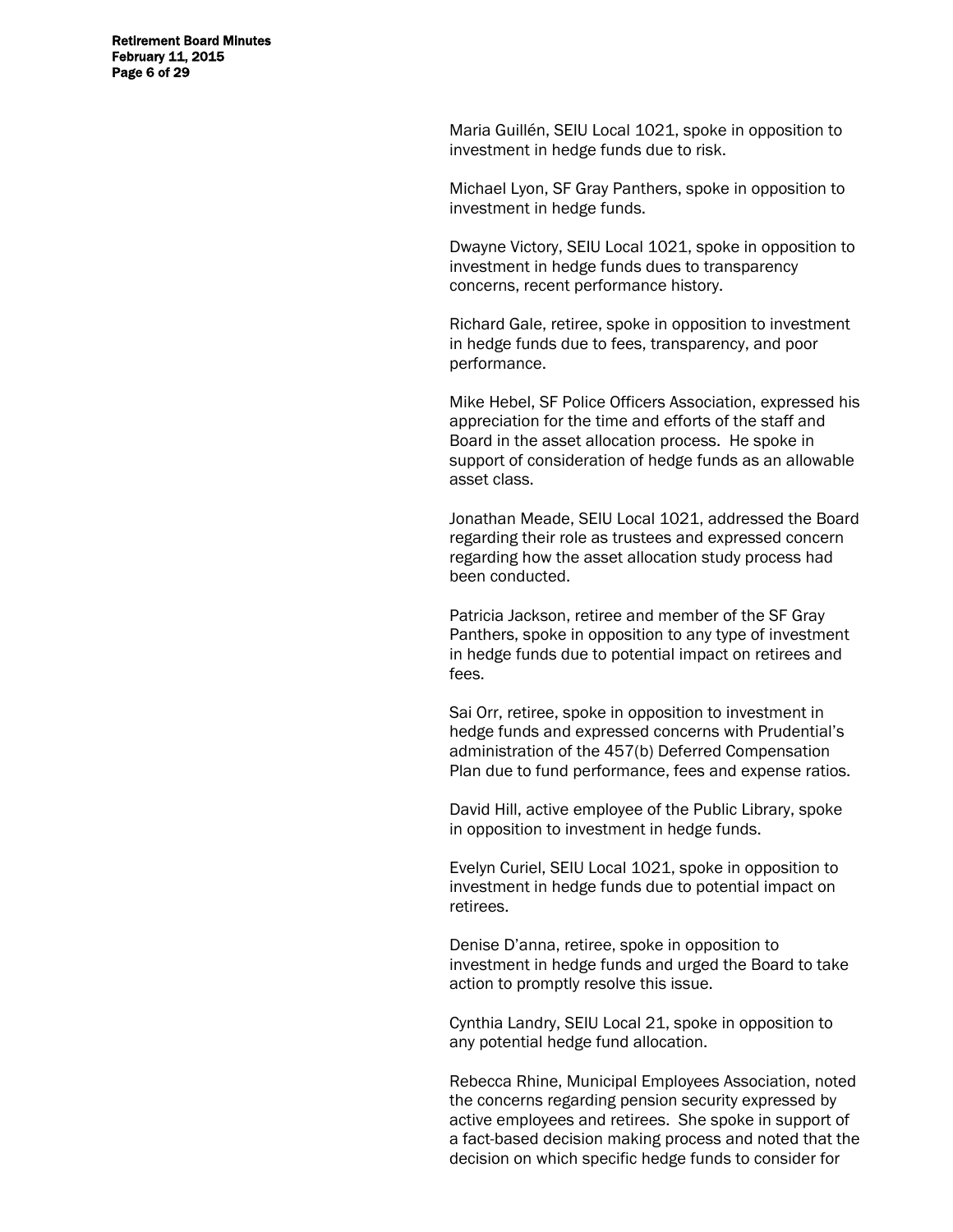Retirement Board Minutes February 11, 2015 Page 7 of 29

> investment would be considered individually by the Board prior to any actual investments.

John Furlen noted that public equities are over-valued and that a simple indexing alternative was not available to the Board.

David Williams, SEIU Local 1021 retiree, spoke in opposition to investment in hedge funds due to fees, transparency, and lack of due diligence. He submitted an additional 865 petitions in opposition to investment in hedge funds.

Teri Dowling, Local 21 Investment Committee, said the Committee voted unanimously to support a 10% allocation to hedge funds due to the protections provided in the event of a market down turn.

Claire Zvanski, Retired Employees of the City and County of San Francisco, spoke in opposition to investment in hedge funds and expressed concern regarding the degree of due diligence conducted by the Board.

Michael Seville, Local 21, noted that their Investment Advisory Committee has unanimously voted to support a 10% hedge fund allocation based on expert advice received by the Retirement Board. He further noted the need to adapt the investment strategy to provide downside protections.

Martha Hawthorn, Local 1021, spoke in opposition to investment in hedge funds due to lack of transparency and in support of divestment from fossil fuels.

□ 021115-02 Action Item Approval of the Minutes of the January 14, 2015 Retirement Board Meeting

> Documents provided to the Retirement Board prior to the current meeting: Draft Minutes of the January 14, 2015 Retirement Board Meeting

 Caryn Bortnick, Deputy Director and Interim Deferred Compensation Manager, requested a correction on page 18 of the draft Minutes. The draft stated: "Ms. Bortnick reported a recent change in the Target Date Fund small cap growth manager. QMA, the current manager, has reduced the number of managers from six to one."

It should read: "Ms. Bortnick reported a recent change in the Target Small Cap Value fund. Prudential, the current advisor, reduced the number of managers from six external managers to one manager (QMA, which is a subsidiary of Prudential)."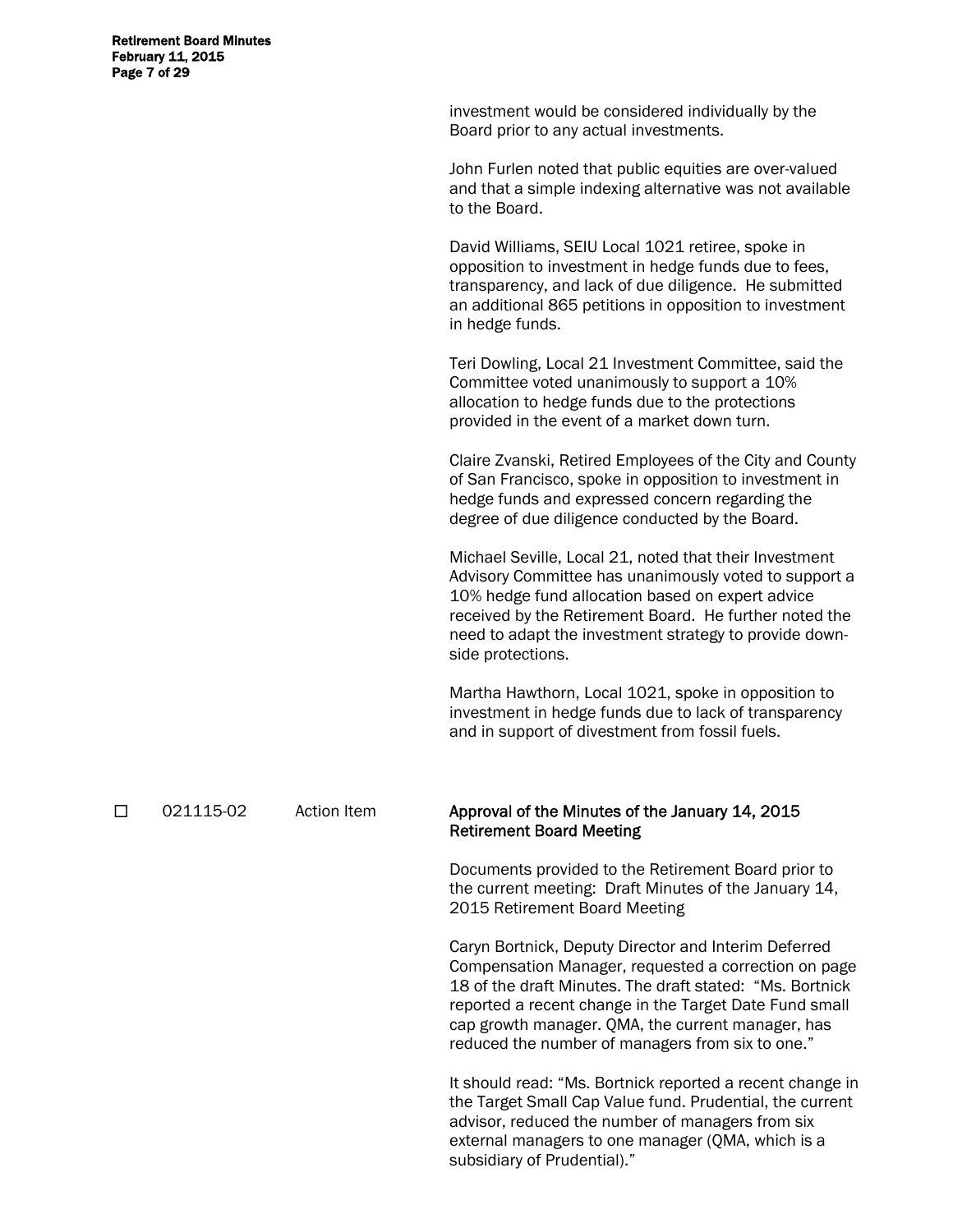Retirement Board Minutes February 11, 2015 Page 8 of 29

Commissioner Meiberger requested two changes:

On page 5 of the draft Minutes his comments should reflect a preference for fund of funds over a direct approach and on page 9 his comments should note that he "would not rule out PCA."

President Makras called for public comment.

There were no comments from the public.

Action: Moved by Commissioner Meiberger, Seconded by Commissioner Stansbury to Approve Minutes of January 14, 2015 Retirement Board Meeting as revised.

Ayes: Bridges, Cohen, Driscoll, Makras, Meiberger, Paskin-Jordan, Stansbury

#### CONSENT CALENDAR

All matters listed hereunder constitute a Consent Calendar, are considered to be routine by the Retirement Board and will be acted upon by a single vote of the Retirement Board. There will be no separate discussion of these items unless a member of the Retirement Board so requests, in which event the matter shall be removed from the Consent Calendar and considered as a separate item.

| $\Box$ | 021115-03                                                           | Action Item                                                         | <b>Consent Calendar</b>                             |
|--------|---------------------------------------------------------------------|---------------------------------------------------------------------|-----------------------------------------------------|
|        | 021115-03a                                                          | Action Item                                                         | <b>Voluntary Retirement Board</b><br>List No. 08-14 |
|        | 021115-03b                                                          | Action Item                                                         | <b>Decisions of Hearing Officers</b>                |
|        | Otto B. Dittman<br>Effective Date: 11/1/12                          | 7235 Transit Power Line Supervisor<br>MTA                           | <b>Ordinary Disability Retirement</b><br>Denied     |
|        | Stephen H. Feiner<br>Effective Date: 3/16/10                        | H4 Fire Inspector<br>Fire                                           | Industrial Disability Retirement Denied             |
|        | Donald E. Kern, Jr.<br>Effective Date: 9/1/11                       | H <sub>2</sub> Firefighter<br>Fire                                  | <b>Industrial Disability Retirement Granted</b>     |
|        | Nelly R. Kuan<br>Effective Date: 10/1/13                            | 2905 Sr. Eligibility Worker<br><b>Human Services</b>                | <b>Ordinary Disability Retirement Denied</b>        |
|        | Joseph P. Lehane<br>Effective Date: 3/15/14                         | 7449 Sewer Service Worker<br><b>PUC-Clean Water</b>                 | <b>Ordinary Disability Retirement Granted</b>       |
|        | Jennifer E. Matz<br>(Deceased – 12/5/14)<br>Effective Date: 12/5/14 | 1381 Special Asst. 22<br><b>Business &amp; Economic Development</b> | <b>Ordinary Disability Retirement Granted</b>       |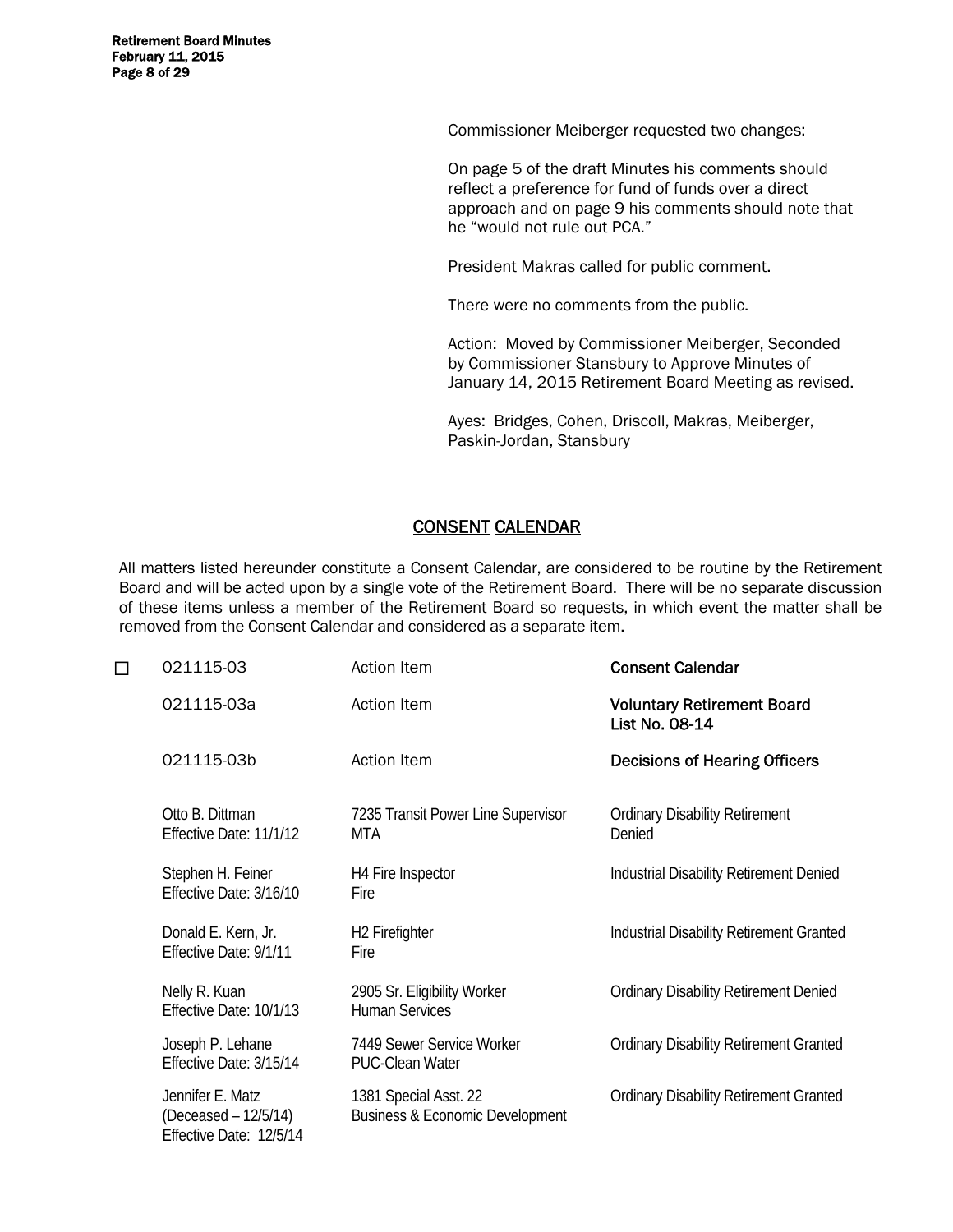## Retirement Board Minutes February 11, 2015 Page 9 of 29

Gloria D. Posadas Effective Date: 10/7/14

Lawrence E. Thompson Effective Date: PERS

Claudia Valentino Effective Date: 12/10/13

Maria E. Zuniga Effective Date: 9/6/12

Otto B. Dittman Effective Date: 11/1/12

1092 IT Operations Support Adm. II DPH-CMHS

8304 Deputy Sheriff **Sheriff** 

H2 Firefighter Fire

9163 Transit Operator **MTA** 

7235 Transit Power Line Supervisor MTA

Ordinary Disability Retirement **Granted** 

CAL-PERS - Disability Retirement Denied

Industrial Disability Retirement Granted

Ordinary Disability Retirement Granted

#### 021115-03c Action Item **Petition for Rehearing**

Ordinary Disability Retirement Denied

021115-03d Action Item Request Travel Approval for Commissioner Leona Bridges to attend the CII Spring 2015 Conference, March 30 - April 1, 2015, Washington, D.C.

> Documents provided to the Retirement Board prior to the current meeting: Voluntary Retirement Board List, Hearing Officer Decisions, Agenda

 President Makras called for public comment.

There were no comments from the public.

Action: Moved by Commissioner Stansbury, Seconded by Commissioner Meiberger to Approve the Consent Calendar

Ayes: Bridges, Cohen, Driscoll, Makras, Meiberger, Paskin-Jordan, Stansbury

#### INVESTMENT CALENDAR

□ 021115-04 Action Item Staff Due Diligence Report on 2015 Asset Allocation Proposals and Staff's Asset Allocation Recommendation

> Documents provided to the Board prior to the current meeting: Staff and Consultant Memoranda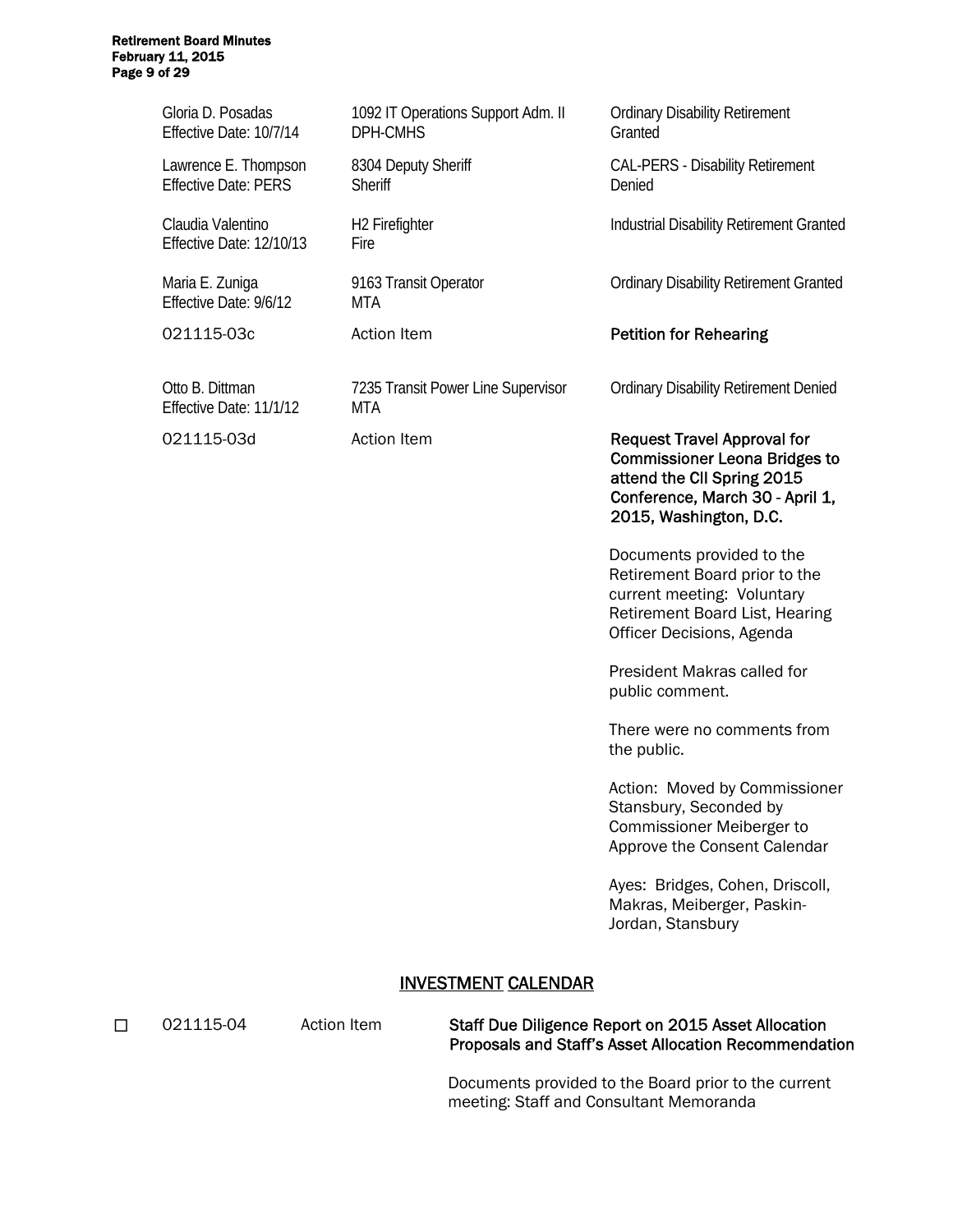Retirement Board Minutes February 11, 2015 Page 10 of 29

> William J. Coaker, Jr., Chief Investment Officer, and Leslie Kautz, Angeles Investment Advisors (Board General Investment Consultant), presented an oral and written report on this item.

> Mr. Coaker submitted a written report on staff and consultant due diligence on the asset allocation proposals presented at the December 3, 2014, Special Board meeting.

Mr. Coaker noted that Investment staff, Angeles Investment Advisors, and Cambridge Associates (Board Alternative Investments consultants) had met to discuss December 3, 2014 asset allocation proposal as well as the proposed staff and consultant recommendation.

President Makras accepted the staff and consultant reports as presented and called for a motion from the Board.

Moved by Commissioner Stansbury, seconded by Commissioner Driscoll to accept the alternative staff asset allocation recommendation of:

| 40% |
|-----|
| 18% |
| 17% |
| .5% |
| 20% |
|     |

On the motion, Commissioner Bridges requested clarification, would the proposed hedge fund allocation be direct or fund of funds.

Commissioner Stansbury noted that the recommendation was to accept the staff recommendation and not constrained at this point, both options could be considered as individual investments recommendations following retention of a hedge fund consultant and appropriate staff due diligence.

Mr. Coaker noted that it was staff's intent to issue a Request for Proposals (RFP) for specialty hedge fund consultant(s), which would be broadly written with an open mandate.

Jay Huish, Executive Director, noted that the consultant and investment manager selection process would be the same as the Board normally uses. The Board will have an opportunity to consider individual investments.

Commissioner Bridges expressed concern regarding staffing infrastructure prior to moving forward with implementation of the recommendation.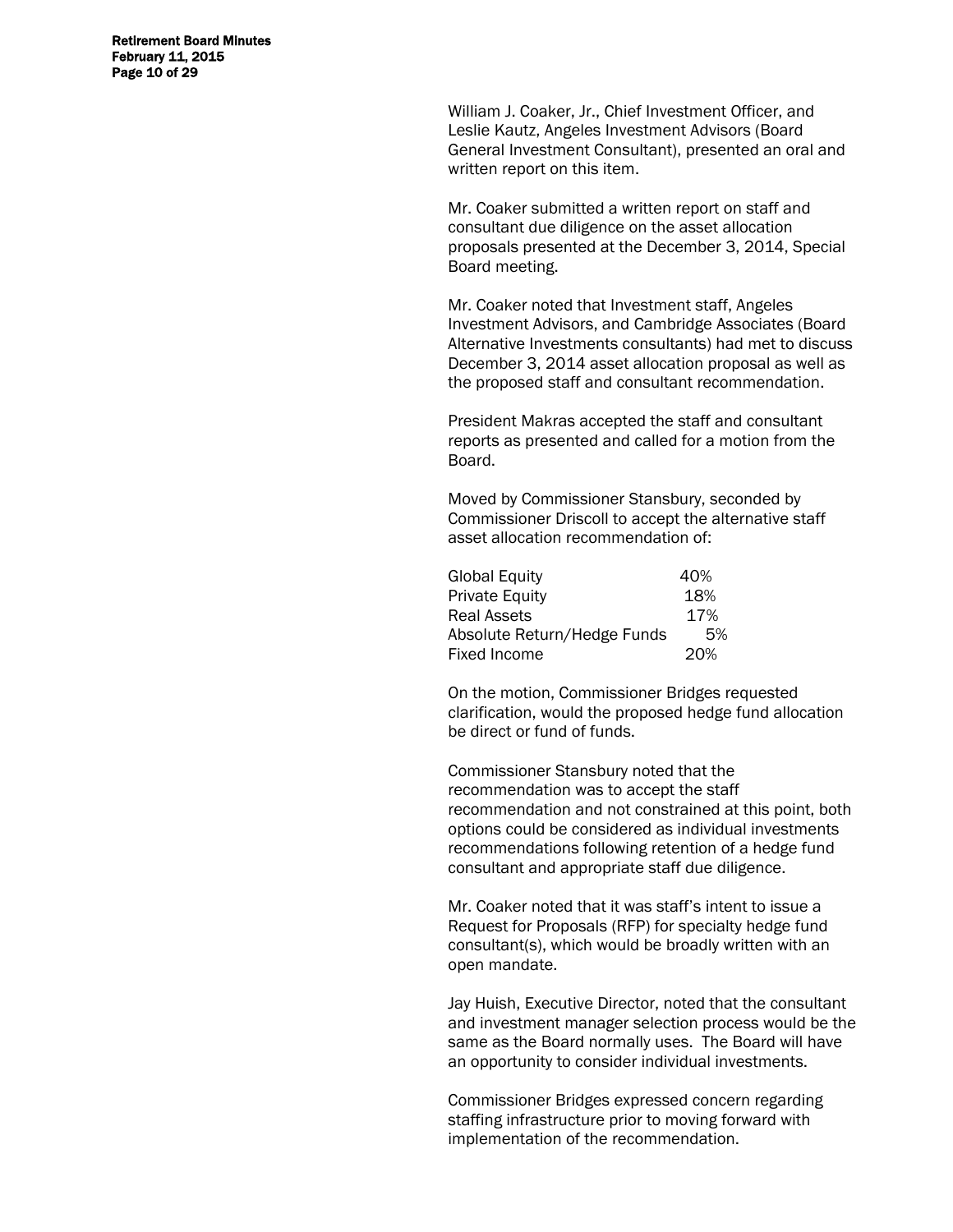Retirement Board Minutes February 11, 2015 Page 11 of 29

> Mr. Huish noted that staffing and consultant resources will be addressed prior to any investment recommendation being brought forward for consideration by the Board.

Commissioner Paskin-Jordan reviewed some of the concerns raised by members of the public during public comments.

She noted that some individuals had expressed concern that hedge funds can't be tracked and had raised transparency concerns.

Mr. Coaker noted that the issue of transparency has been evolving over the last few years and that clients can insist on transparency, holdings can be provided to a risk aggregator (Risk Metrics for example), or hedge fund managers can provide factor exposures. He further noted that investment managers understand that the environment has rapidly changed in regard to transparency since 2008.

Ms. Kautz noted that transparency has to be a significant criterion in due diligence and manager selection.

Commissioner Paskin-Jordan noted that there are good hedge funds and bad hedge funds and that it was her intent to see that the System invested in top quartile managers.

Commissioner Paskin-Jordan noted that members of the public had inquired as to whether investment staff had met with CalPERS to discuss its reasons for exiting hedge funds. Mr. Coaker reported that he has recently met with CalPERS and has been meeting with CalPERS staff since 2005. This included meetings with CalPERS staff in February 2014 and additionally conversations as recently as last week. These discussions included what could be done by plans similar in size to SFERS in regard to utilizing hedge funds to manage risk.

Commissioner Paskin-Jordan noted that members of the public had stated that the plan grew since 2008 without risky assets.

Mr. Coaker reported that 85% of portfolio is in riskoriented assets, 15% are in high quality bonds. The only risk free asset is U.S. treasuries (3%). The risk free rate of return on U.S. treasuries is currently about 2% and plan needs to achieve an investment return of 7.5%.

Ms. Kautz noted that the last six years have been exceptional and hedge funds provided down-side protections following the 2008 credit crisis.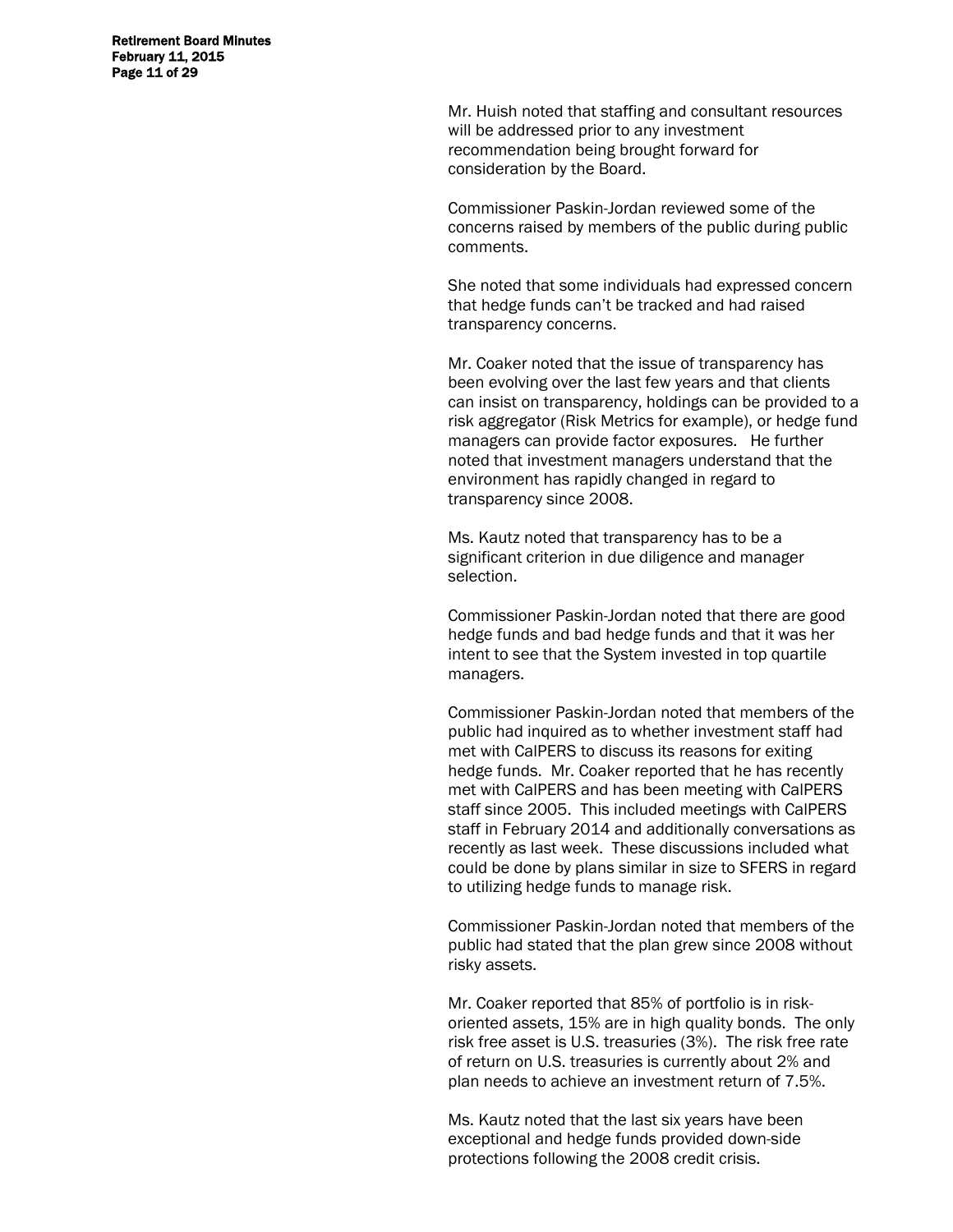Retirement Board Minutes February 11, 2015 Page 12 of 29

> Commissioner Paskin-Jordan noted that there is a negative public perception of hedge funds in general based on some poorly performing, highly leveraged hedge funds. She further noted that there are good and bad hedge funds, and the bad funds have generated much of the attention. She noted the strong funded ratio of the fund and the Board's role to manage a well diversified portfolio.

> Commissioner Paskin-Jordan noted that there had been public comment related to Mr. Coaker's investment experience at the University of California.

Mr. Coaker noted that the U.C. performance data from his employment period there is publically available on the U.C. website and demonstrates above average performance.

Commissioner Driscoll addressed the issue of Board member due diligence activities. He noted the need for the Board to respond to the 2008 down-turn, and the need to reduce risk and volatility but still achieve the targeted rate of return. He noted that pensions are guaranteed by the City, not the funded status of the plan.

Commissioner Driscoll discussed the process for development of investment guidelines for hedge fund managers, including control of assets and due diligence, leverage and social issues. He reported that he has spoken with CalPERS staff regarding factors influencing their decision on hedge funds and noted the positive experience with hedge funds of some other large public pension plans.

Mr. Coaker noted that the first step would be to issue an RFP for hedge fund consulting services, conduct a through search, and then retain a consultant. The consultant would assist staff in developing appropriate investment guidelines, which would include ESG guidelines.

Commissioner Meiberger expressed appreciation for efforts of the public in the asset allocation study process. He discussed Warren Buffet's negative experience with US AIR and how he had addressed this publically.

He noted the limitations of "expert" advice and group think.

In regard to the staff recommendation, he noted that there is general agreement that SFERS holds too many bonds, and that there are valid concerns regarding a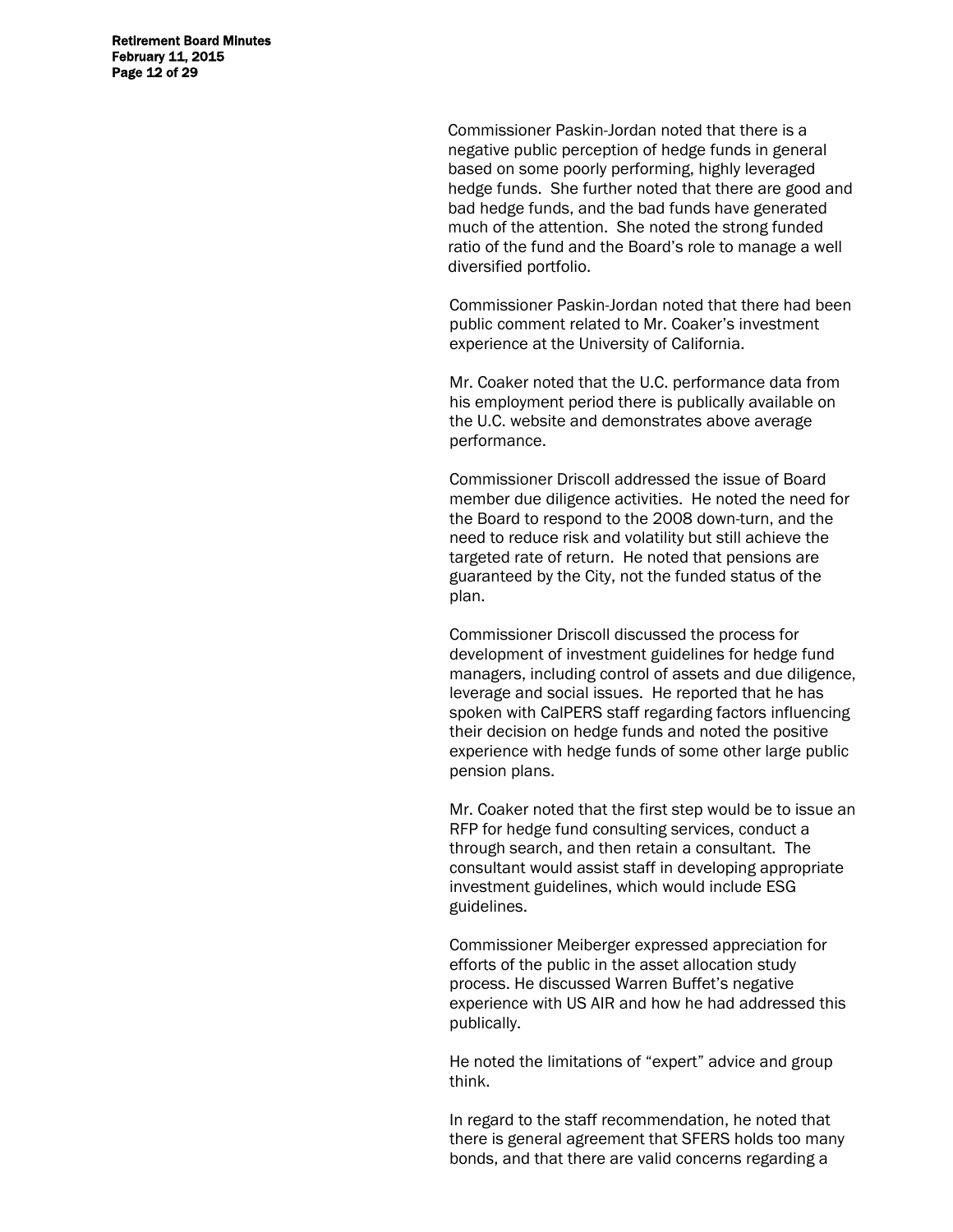Retirement Board Minutes February 11, 2015 Page 13 of 29

> market down-turn. He discussed how to measure success with hedge funds and noted recent proposed changes in U.C. portfolio as reported in Pensions & Investments to reduce excessive fees.

In regard to fees, he noted that endowments and public pensions have differences in cash flow needs to service members and different operating cultures. He noted the lack of transparency with hedge funds.

Commissioner Meiberger questioned what happens if hedge funds lose money. Mr. Coaker cited "high water mark" provisions and use claw-back provisions in investment manager guidelines.

Commissioner Meiberger discussed the assumptions in the Angeles memorandum, specifically the correlation between Natural Resources / Infrastructure and fixed income. Ms. Kautz noted that infrastructure is not public and more equity like in returns.

Commissioner Stansbury left the meeting from 3:55 – 4:01 PM. Commissioner Cohen left the meeting from 3:58 – 4:02 PM.

Commissioner Meiberger recommended that natural resources, including farmland and timberland, should be considered a diversifying asset class.

He further noted that the staff recommendation only lowers fixed income by 5%. Real assets could provide greater diversity.

Mr. Coaker noted that the proposal included 17% to real assets, and staff had signaled that it can revisit that allocation within two years in the 2017 ALM study.

Commissioner Meiberger inquired if hedge fund managers would be fiduciaries to the Trust. Mr. Coaker and Ms. Kautz responded that this would depend on the specific situation, but hedge fund managers would probably not be fiduciaries based on likely fund structures being considered.

Commissioner Bridges left the meeting from 4:03-4:08 PM. Commissioner Makras left the meeting from 4:08 – 4:10 PM.

Commissioner Meiberger inquired if hedge fund managers will be required to comply with ERISA. Mr. Coaker responded that this could be negotiated. Ms. Kautz noted that hedge funds are well represented in private plans with ERISA regulated portfolios.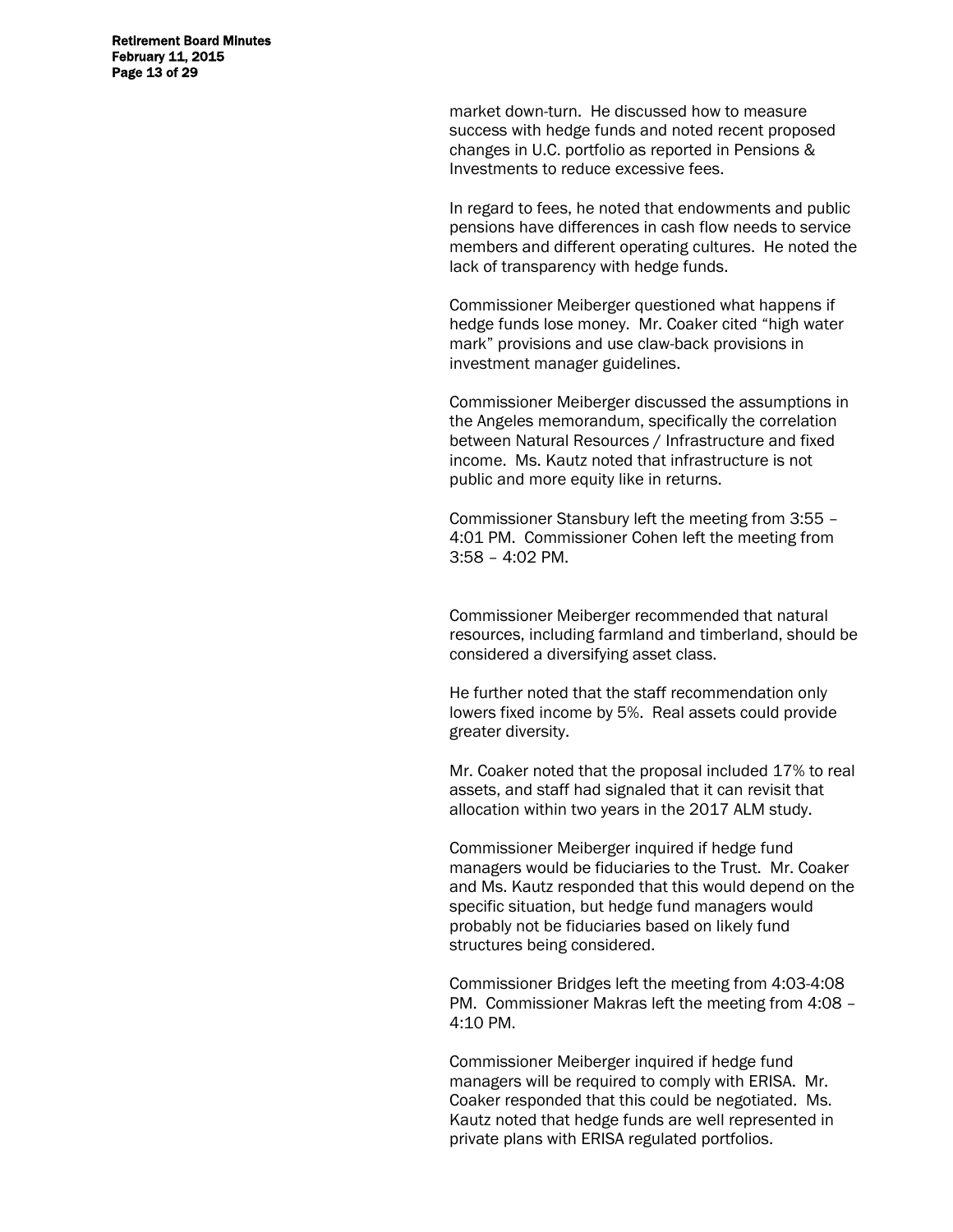Retirement Board Minutes February 11, 2015 Page 14 of 29

> Commissioner Meiberger inquired if hedge fund managers will have manager investment guidelines as part of the contract. Ms. Kautz noted that they would have manager investment guidelines as part of contract, based on the specific fund structure.

> Commissioner Meiberger inquired if hedge fund managers provide Global Investment Performance Standards ("GIPS"). Ms. Kautz noted that GIPS generally apply to managers who manager a large number of funds. Mr. Coaker noted that a specialty hedge fund consultant will assist with operational issues such as GIPS compliance.

Commissioner Meiberger discussed the use of a risk aggregator to identify factor exposures. Mr. Coaker discussed the use of holdings based data as well as factor exposures.

Commissioner Meiberger inquired if hedge fund managers will be held to CFA Code of Ethics. Ms. Kautz noted that many hedge fund managers are members of CFA, and in addition many hedge fund managers are SEC registered. These are issues that can considered as part of the due diligence process.

Commissioner Meiberger inquired if hedge fund managers will be held to a standard of negligence or gross negligence for purposes of liability. Jay Huish, Executive Director, noted that the issue of liability is addressed as part of contract negotiation.

Commissioner Meiberger stated his opposition to the motion, and said that while he liked the goal of reducing risk he did not think hedge funds were the answer.

Commissioner Cohen inquired if the proposed hedge fund allocation would be direct or fund of fund.

Mr. Coaker noted that this would be determined after a consultant has been retained through RFP process.

Commissioner Cohen inquired as to the time-line for implementation. Mr. Coaker reported that the RFP could be presented at the March Board meeting with responses due by the end of April, evaluation of responses by mid-May, presentation of semi-finalists to the Board by the June Board meeting, followed by on-site due diligence, and a final recommendation to the Board by August.

In addition to the consultant resources, additional in house staff are to be hired.

Commissioner Cohen inquired as to the impact on staff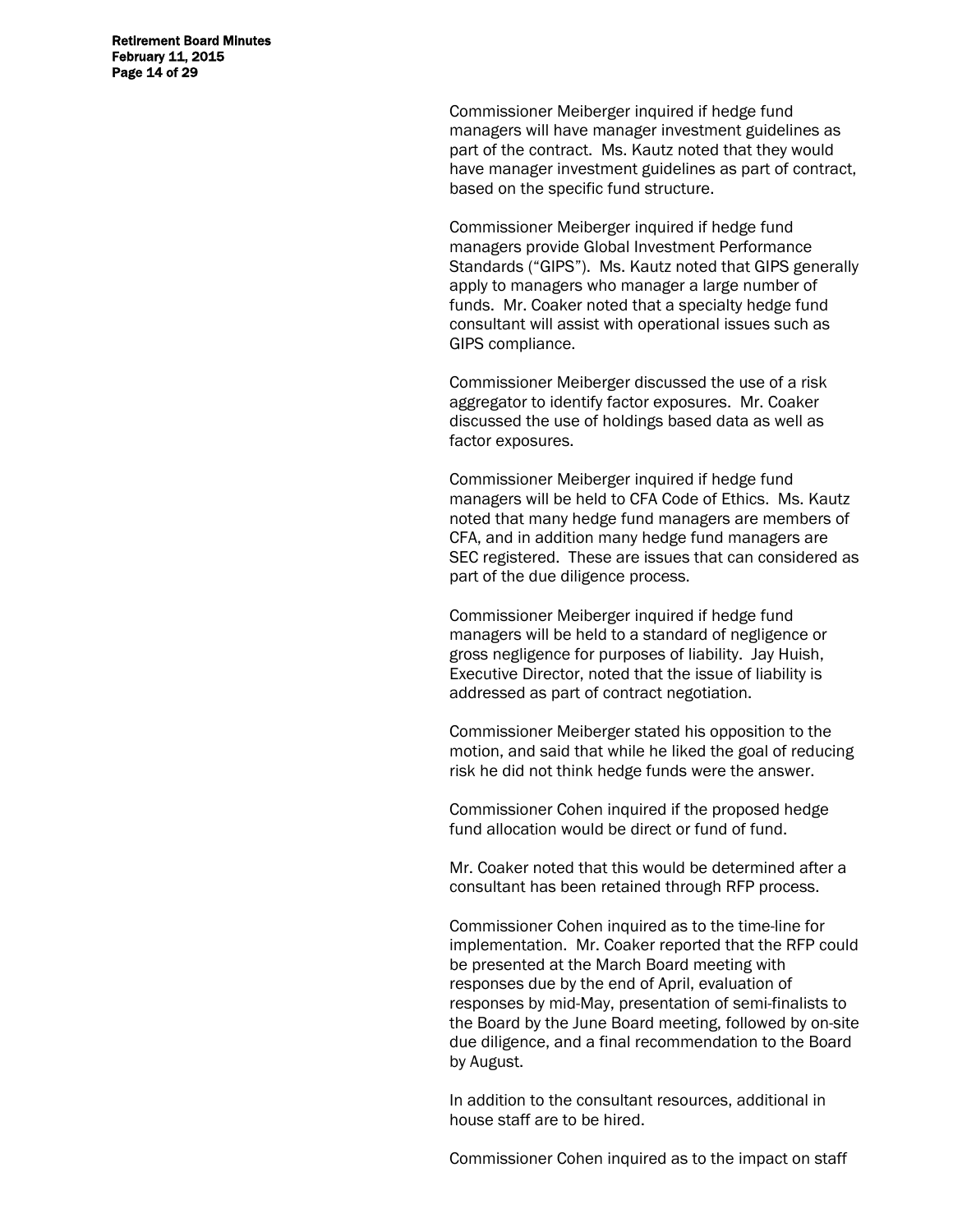Retirement Board Minutes February 11, 2015 Page 15 of 29

> recruitment of a 5% versus 10% hedge fund allocation. Mr. Coaker responded that 5% is sufficient to attract and recruit qualified staff. The difference between 5% and 10% is a strategic decision by the Board between starting a new program slowly and reducing down-side risk more quickly.

Commissioner Cohen noted that fees remain a concern. Mr. Coaker responded that fees can be negotiated, and fees have been moving downward, from the 2% and 20% structure, to approximately 1.7% and 17%. Longterm lock-up arrangements can help to reduce fees, as can managed accounts. Ms. Kautz reported there was downward pressure on fees.

Commissioner Cohen noted the need for better, more stream-lined communication between the Board and public. The Board will be addressing these issues in the future on an on-going basis. She acknowledged the concerns expressed in public comment and written communications from members. She spoke in support of the staff and consultant recommendation, noting that hedge funds have been used by investment managers over the years. She further noted that Board and staff have an obligation to protect the fund in a down-market, and that hedge funds are a vehicle to be considered by the Board to invest the fund in a diversified manner.

Commissioner Stansbury expressed his appreciation to the members of the public who have attended Board meetings and participated in the process. He noted that several Board members have been engaged in conversations with the public and have held informational meetings with members. He discussed the recent experience of public pension funds such as Stockton and Detroit, which have impacted benefits received by members of those funds. He further noted that the System needs to make changes based on lessons learned from the 2000-2002 tech bubble and the 2008 global financial crisis. Pension benefits are guaranteed by the Trust and the full-faith and credit of the City and County of San Francisco, regardless of the asset allocation decision. The required return cannot be achieved by bonds. Stocks are risky, SFERS rides them up but also down. Hedge funds have offered lower volatility and more consistent returns over the last 20 years. SFERS is top tier public pension fund in terms of returns, but not when compared to endowments, which out perform pension funds and are early adopters of various successful investment strategies. Transparency is an important concern to the Board, as are ESG concerns. He noted that the Board included three active City employees and two members relying on a City pension, and that the Board was very invested in the financial health of the plan.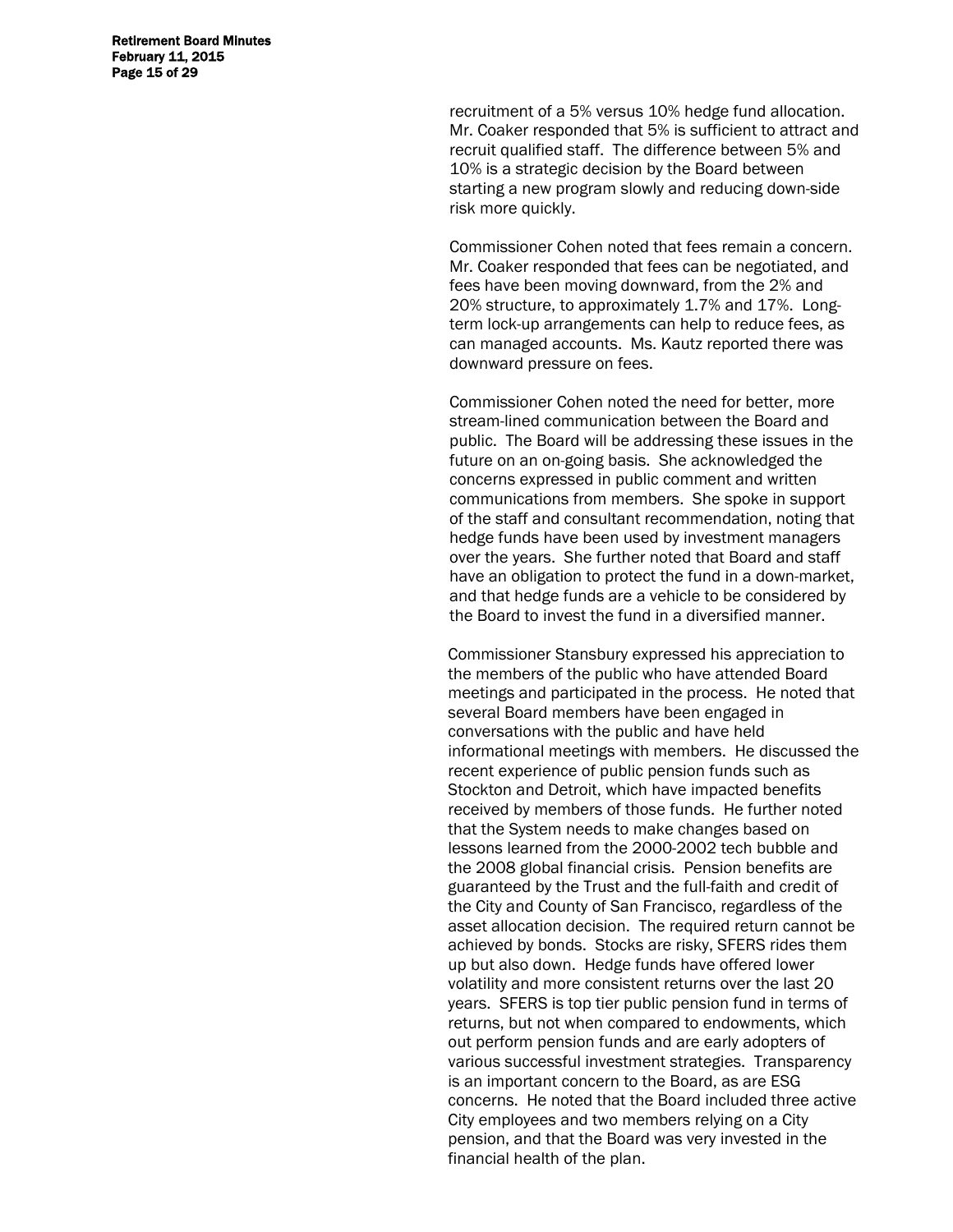Retirement Board Minutes February 11, 2015 Page 16 of 29

> Commissioner Meiberger left the meeting at 4:35 PM returned at 4:41 PM.

Commissioner Bridges noted that every asset class has some level of risk, including hedge funds, and the issue is the level of risk that the Board is prepared to accept. One risk is whether SFERS will be able to attract the best hedge fund managers?

Mr. Coaker noted that SFERS has many advantages in attracting top-tier hedge fund managers, including location, access, size, and history.

Commissioner Bridges expressed her preference for a fund of funds approach, rather than a direct investment program. Mr. Coaker said the RFP would invite both hedge fund consultants and fund of funds managers to respond.

President Makras discussed direct, fund of fund, and hybrid approaches to hedge fund investments. Mr. Huish noted that staff could include all three approaches in the RFP.

President Makras discussed transparency concerns and how best to address them moving forward.

Mr. Coaker noted that this would depend in part the on managers hired and contractually negotiated terms.

President Makras discussed how to protect against bad actors. Mr. Coaker noted the importance of staying close to a manager, understanding the manager, and having an effective due diligence and monitoring process in place.

President Makras spoke in support of the proposed consolidation of private equity asset classes, and recommended a meaningful consideration of commitment to Bay Area real estate.

President Makras called for public comment.

Claire Zvanski, RECCSF, urged the Board to provide specific direction to staff on the draft of the RFP for hedge fund consulting services and recommended that investment guidelines should be established first.

Sylvia Alvarez-Lynch, SFMTA employee, commented that the Board has not been provided a blueprint to develop the hedge fund RFP and guidelines.

Herb Weiner, retiree, noted concerns previously expressed in Civil Grand Jury reports and spoke in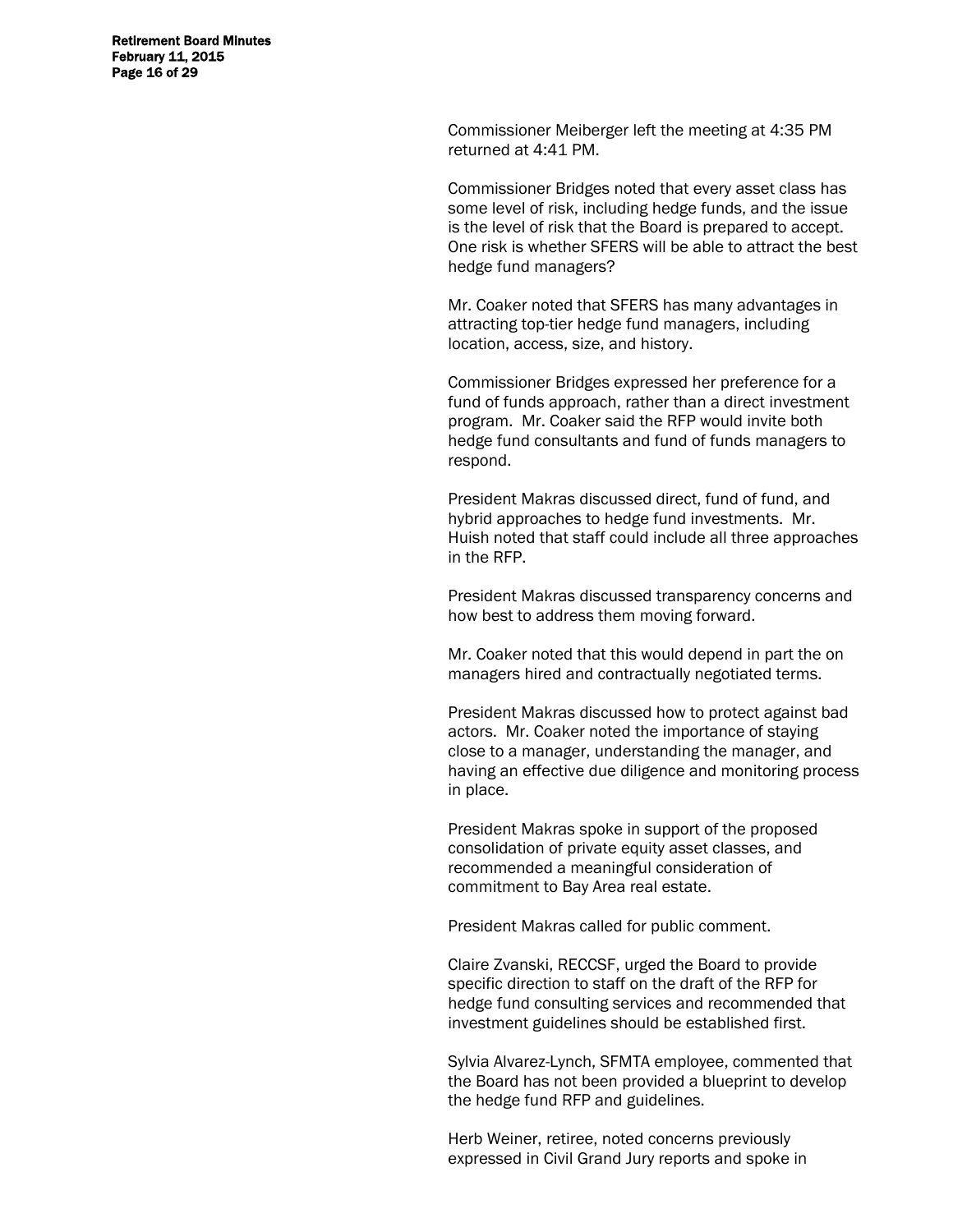Retirement Board Minutes February 11, 2015 Page 17 of 29

opposition to investment in hedge funds.

John Furlen spoke in support of investment in hedge funds and noted the importance of de-risking the fund. He asked the Board if there is any recent public pension fund experience in attracting top managers, are there alternatives to "alternatives," urged the consideration of emerging hedge fund managers, and questioned whether local politics will impact the System's ability to attract top managers.

Jed Holztman, Fossil Free SF, spoke in support of members of labor organizations and in opposition to hedge funds. He submitted a statement for the record:

"When giving managers guidance on investing the "Natural Resources" portion of the "Real Assets" allocation the Retirement Board will approve today, the Board should command that SFERS:

- Directly invest in companies whose businesses, technologies, and services drive resource optimization in the environmental markets: energy, water, waste, and sustainable agriculture.
- Directly invest in clean and renewable energy, including wind, solar, geothermal, wave, tidal, storage, and any other emerging renewable energy technologies .
- Directly invest in energy efficiency.
- Avoid any investment in companies whose primary business is in finding, extracting, transporting, or refining fossil fuels, or in providing services to support the fossil fuel industry in these practices.
- Avoid any investment in an electric utility whose reliance on coal is above the average of its home country.
- Avoid any investment in companies whose operations are in, or whose supply chain includes, any type of illegal clear-cutting or deforestation.
- Avoid any investment in mining companies whose operations have been associated with reported environmental, labor, or human rights abuses.
- Avoid any investment in companies working on development projects in countries who have known violations of ILO standards, primarily forced labor, in connection to development projects."

Lois Scott, retiree, encouraged better communication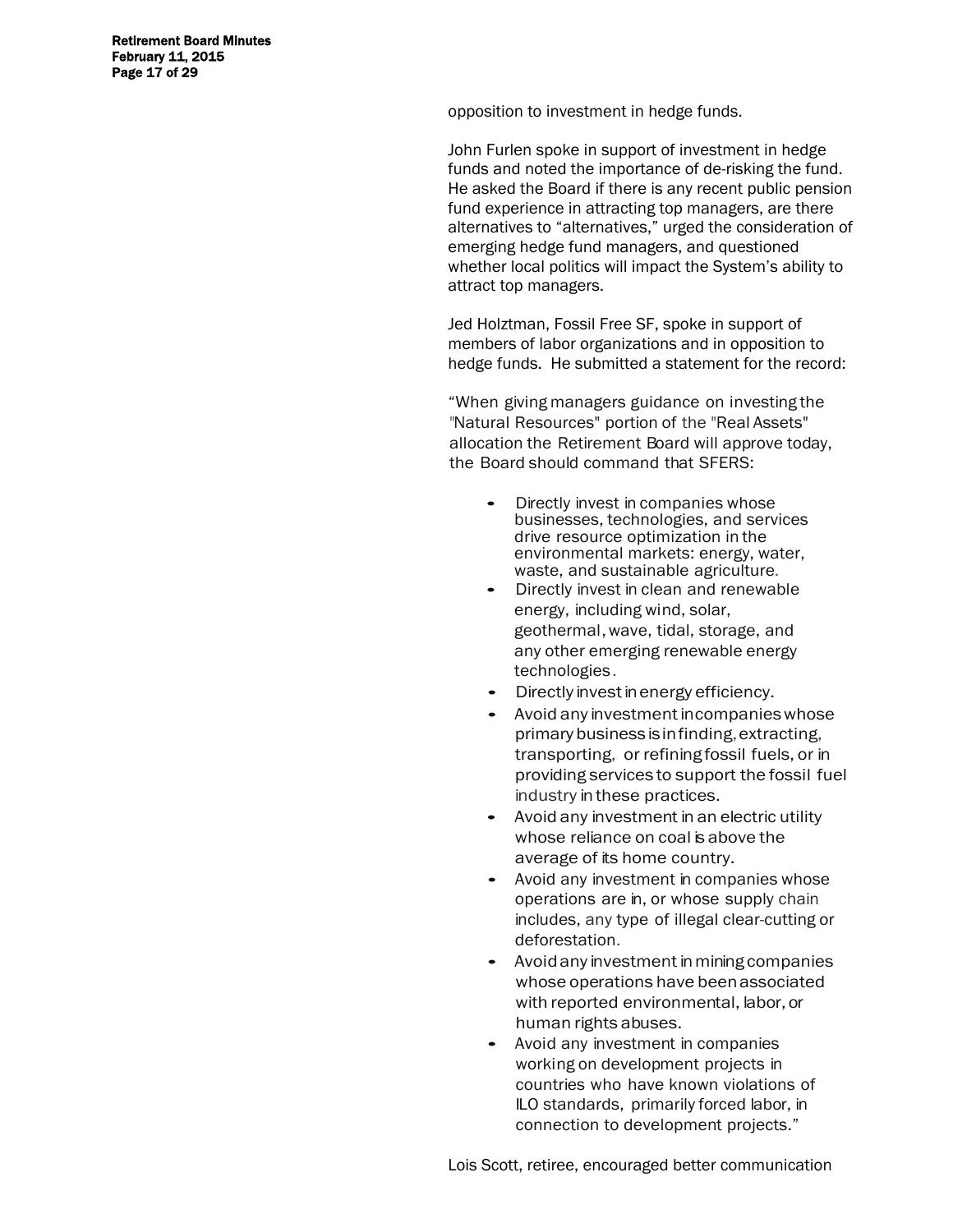Retirement Board Minutes February 11, 2015 Page 18 of 29

between the Board and System members.

Kay Walker, retiree, addressed the Board regarding communication and data provided to the public. She urged greater participation by members in the process.

David William, retiree, urged the development of specific guidelines and values in advance of manager selection or the issuance of an RFP.

Teri Dowling, Local 21, spoke on behalf of the staff recommendation.

Patrick Monette-Shaw urged the development of guidelines prior to making an asset allocation. He said the Board was ignoring the survey results of plan members, and that the Board has not conducted due diligence on FX Concepts.

Al Haggit, retiree, expressed his appreciation to the Board for their efforts.

Mr. Huish restated the motion.

Moved by Commissioner Stansbury, seconded by Commissioner Driscoll to accept the alternative staff asset allocation recommendation of:

| <b>Global Equity</b>        | 40% |
|-----------------------------|-----|
| <b>Private Equity</b>       | 18% |
| Real Assets                 | 17% |
| Absolute Return/Hedge Funds | .5% |
| Fixed Income                | 20% |
|                             |     |

Ayes: Bridges, Cohen, Driscoll, Makras, Paskin-Jordan, **Stansbury** 

Noes: Meiberger

Commissioner Meiberger left the meeting at 5:50 PM

Break: 5:50 - 6:10 PM

#### □ 021115-05 Discussion Item Proxy Voting Report for Calendar Year 2014

 Documents provided to the Board prior to the current meeting: Staff memorandum and ISS Report

William J. Coaker, Jr., Chief Investment Officer, Robert L. Shaw, Managing Director for Public, and Fassil Michael, Institutional Shareholder Services (Proxy Services Consultant), presented an oral and written report on this item.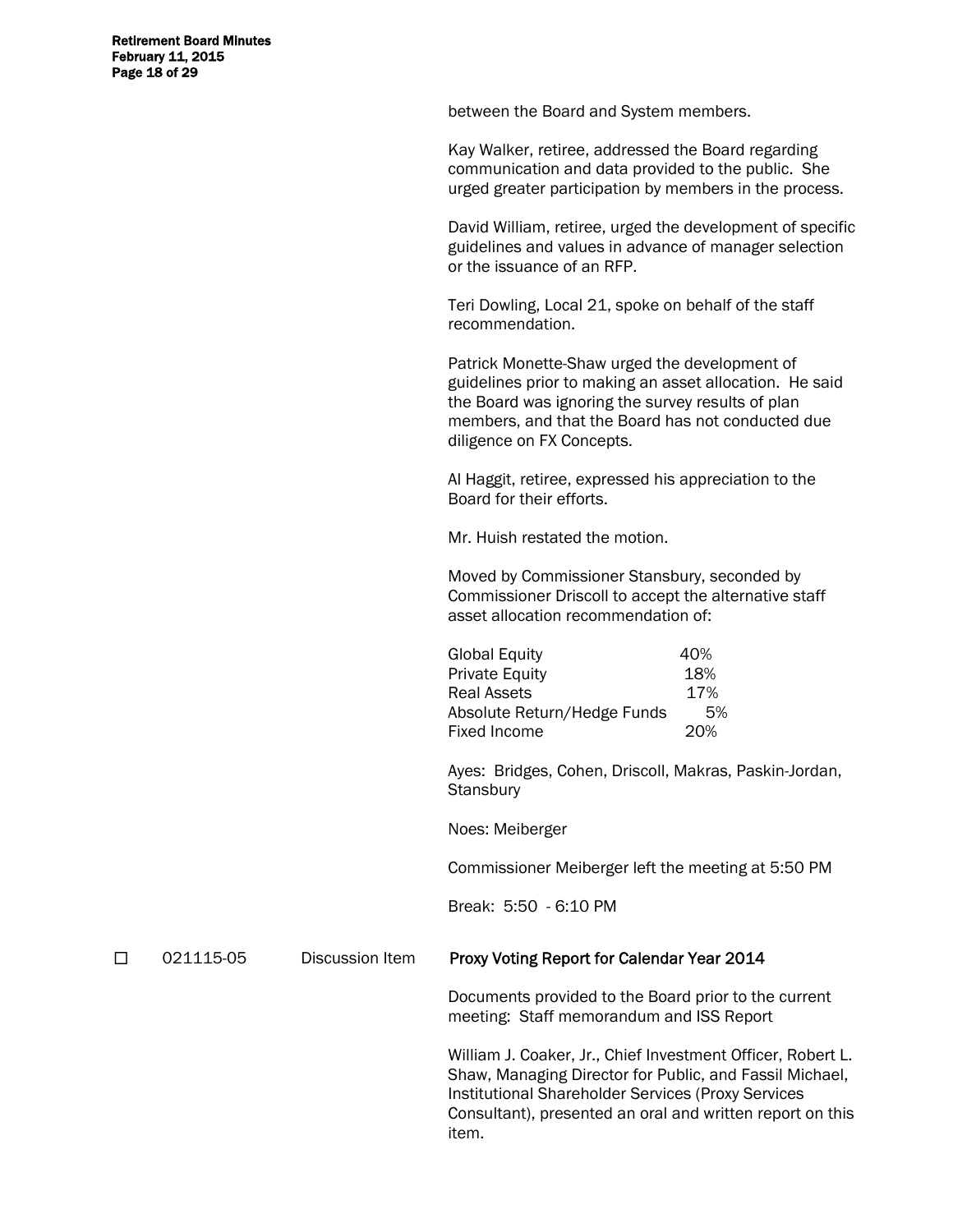|   |           |                        | Mr. Shaw reported that annually the Investment Staff<br>and Institutional Shareholder Services provids the<br>Retirement Board with a report that summarizes the<br>proxy votes made by the Retirement System during the<br>prior calendar year. The report provide summary level<br>information on how the Retirement System has voted its<br>proxies across two broad proxy proposal classifications:<br>Management - this includes the election of<br>$\bullet$<br>directors, appointment of auditors and<br>Reorganizations/Mergers; and,<br>Shareholder - this includes Corporate<br>$\bullet$<br>Governance, Social Proposals and<br>Health/Environmental. |
|---|-----------|------------------------|------------------------------------------------------------------------------------------------------------------------------------------------------------------------------------------------------------------------------------------------------------------------------------------------------------------------------------------------------------------------------------------------------------------------------------------------------------------------------------------------------------------------------------------------------------------------------------------------------------------------------------------------------------------|
|   |           |                        | President Makras called for public comment.                                                                                                                                                                                                                                                                                                                                                                                                                                                                                                                                                                                                                      |
|   |           |                        | Jed Holtzman, Fossil Free SF, discussed Level One proxy<br>voting for fossil fuels and inquired how this was<br>addressed in the report.                                                                                                                                                                                                                                                                                                                                                                                                                                                                                                                         |
|   |           |                        | Jay Huish, Executive Director, noted that the Board had<br>received updates on fossil fuel related proxy issues<br>during the course of the year and a final report at the<br>end of the proxy season in June 2014.                                                                                                                                                                                                                                                                                                                                                                                                                                              |
|   |           |                        | Action: This was a discussion only item.                                                                                                                                                                                                                                                                                                                                                                                                                                                                                                                                                                                                                         |
| □ | 021115-06 | <b>Discussion Item</b> | Review and Approval of Proxy Voting Policies for<br>Calendar Year 2015                                                                                                                                                                                                                                                                                                                                                                                                                                                                                                                                                                                           |
|   |           |                        | Documents provided to the Board prior to the current<br>meeting: Staff memorandum and ISS Report                                                                                                                                                                                                                                                                                                                                                                                                                                                                                                                                                                 |
|   |           |                        | William J. Coaker, Jr., Chief Investment Officer, Robert L.<br>Shaw, Managing Director for Public, and Fassil Michael,<br>Institutional Shareholder Services (Proxy Services<br>Consultant), presented an oral and written report on this<br>item.                                                                                                                                                                                                                                                                                                                                                                                                               |
|   |           |                        | Mr. Shaw reported that annually the Investment Staff<br>and Institutional Shareholder Services reviews the<br>approved Proxy Voting Guidelines and makes<br>recommendations for modifications. For 2015, Staff<br>and ISS recommended:                                                                                                                                                                                                                                                                                                                                                                                                                           |
|   |           |                        | Changes to seven existing proxy voting policies;<br>Adoption of three new proxy policies; and,<br>Approval of the Proxy Voting Guidelines for 2015.                                                                                                                                                                                                                                                                                                                                                                                                                                                                                                              |

President Makras called for public comment.

Jed Holtzman, Fossil Free SF, discussed Level One proxy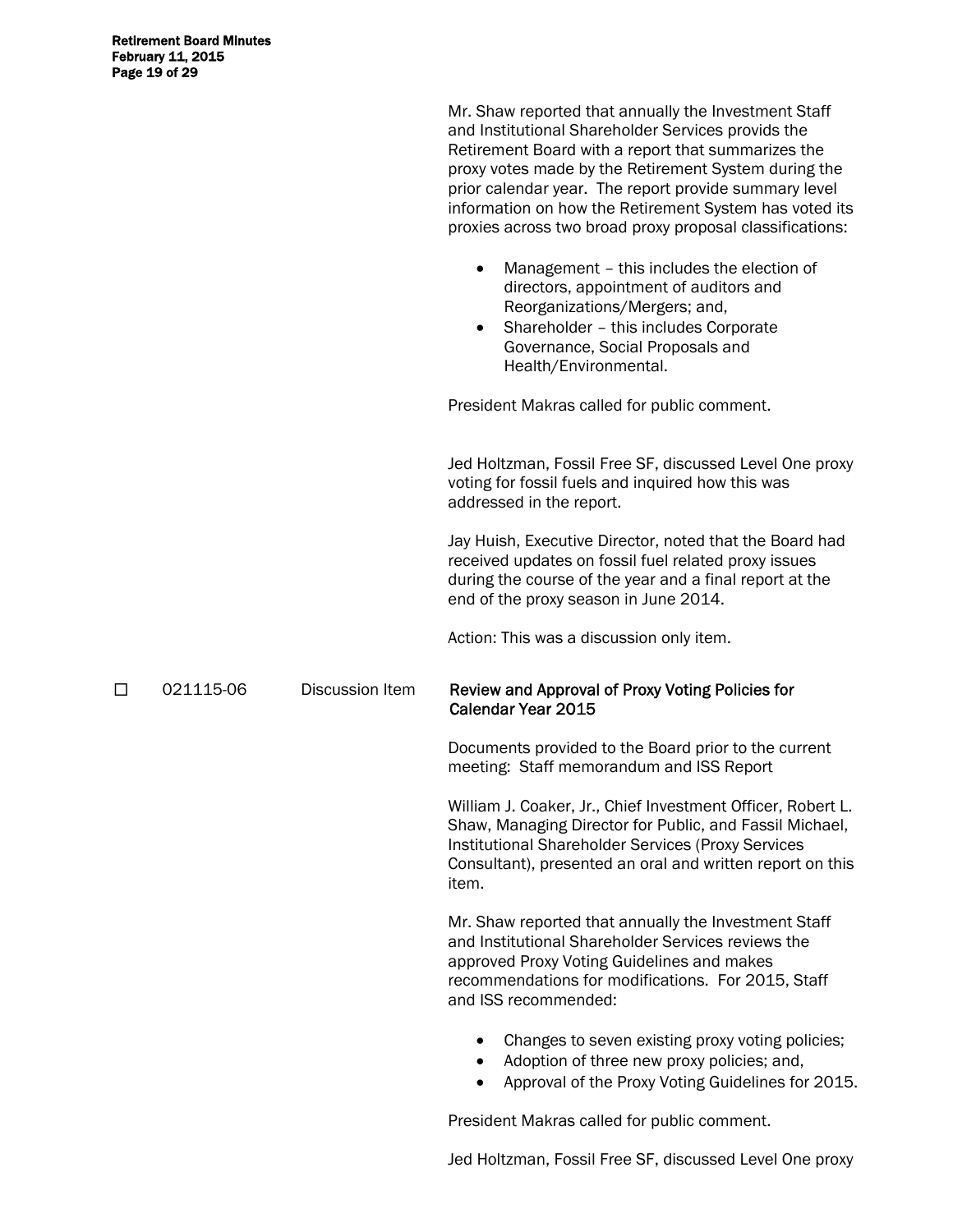| voting for fossil fuels, Greenhouse Gas Emission Goals |
|--------------------------------------------------------|
| and urged development of stronger policies, beyond     |
| Level One.                                             |

Claire Zvanski, RECCSF, urged the Board to adopt a stronger position on animal testing, which currently is considered on a case-by-case basis.

 Moved by Commissioner Cohen, seconded by Commissioner Paskin-Jordan to Approve the Proxy Voting Policies for Calendar Year 2015

Ayes: Bridges, Cohen, Driscoll, Makras, Paskin-Jordan, **Stansbury** 

Absent: Meiberger

#### □ 021115-07 Action Item Approval to commit up to \$150 million to Blackstone Real Estate Partners VIII, L.P.

 Documents provided to the Board prior to the current meeting: Staff and Consultant memoranda

William J. Coaker, Jr., Chief Investment Officer, Art Wang, Managing Director for Private Markets, Peter Lin, Security Analyst, and Craig Beach, Cambridge Associates (Alternative Investment Consultant), presented an oral and written report on this item.

Commissioner Bridges left the meeting from 6:23- 6:25PM.

Mr. Wang reported that The Blackstone Group is raising its eighth flagship global real estate fund, Blackstone Real Estate Partners VIII, L.P., to target opportunistic real estate investments. The Fund targets to invest at least 60% of commitments in the United States and the remainder in Asia, Europe and Latin America. Blackstone Real Estate Advisors ("BREA") seeks to acquire controlling interests in high-quality real estate by targeting distressed sellers or through sub- and nonperforming loan transactions. To drive value creation, BREA will take an active asset management approach across its portfolio properties and will maximize value by building scale through assemblage of sector specific (property) portfolios or operating platforms. BREA believes that this will provide significant opportunities for the Fund to maximize operating synergies and exit opportunities. In addition, BREA intends to leverage its reputation as a "scale-player" to source large and highly complex transactions that typically have less competition from other opportunistic real estate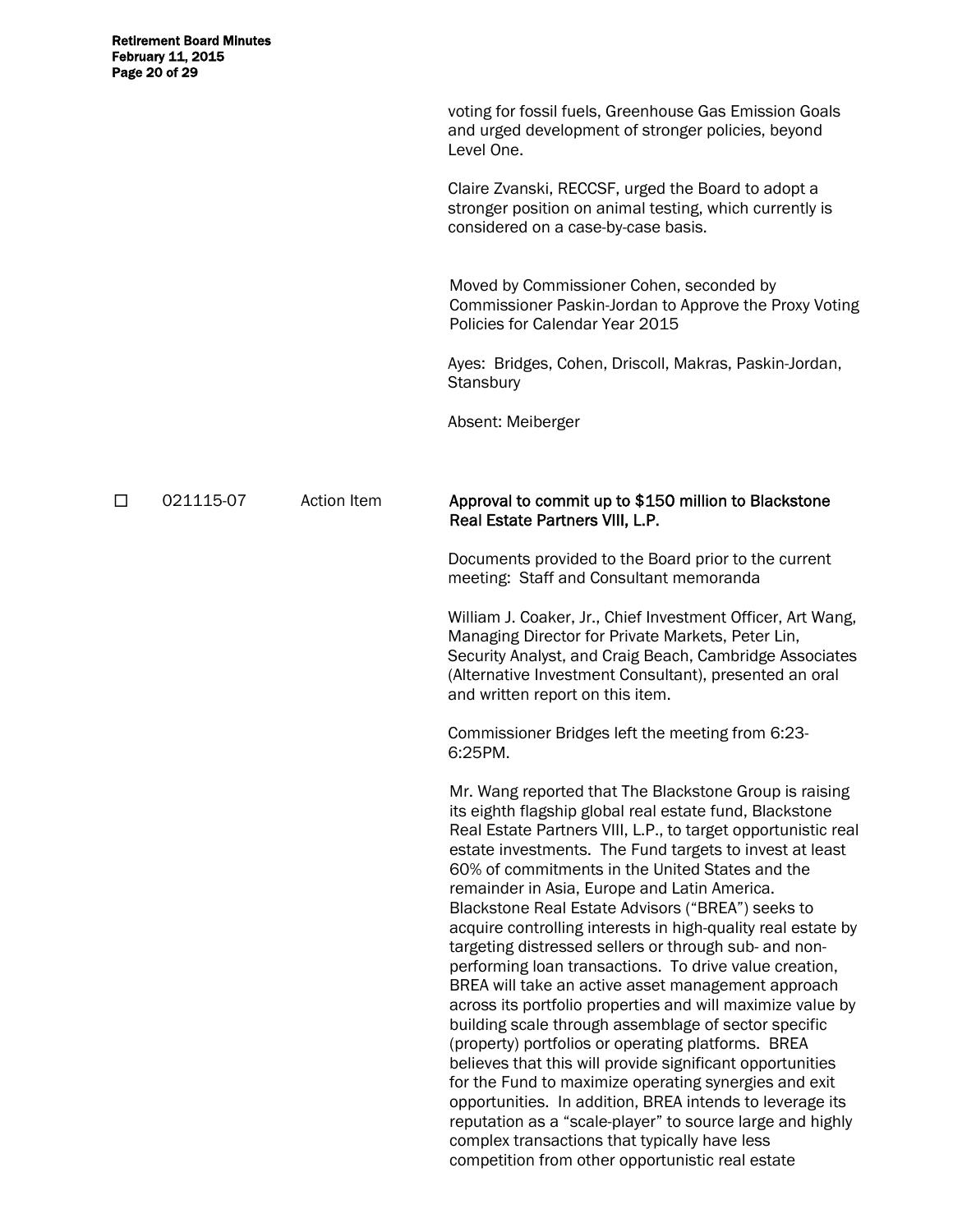Retirement Board Minutes February 11, 2015 Page 21 of 29

investors.

President Makras called for public comment.

There were no comments from the public.

 Action: Moved by Commissioner Paskin-Jordan, Seconded by Commissioner Cohen to commit up to \$150 million to Blackstone Real Estate Partners VIII, L.P.

Ayes: Bridges, Cohen, Driscoll, Makras, Paskin-Jordan, **Stansbury** 

Absent: Meiberger

#### 021115-08 Chief Investment Officer Report

 Documents provided to the Retirement Board prior to the current meeting: CIO Report

William J. Coaker, Jr., presented an oral and written report on this item.

Mr. Coaker reported that the fund was valued at \$19.85 billion as of January 31, 2015.

Mr. Coaker reported that:

- At its meeting on November 12, 2014, the Retirement Board approved in Closed Session an investment of up to \$50 million in OrbiMed Royalty Opportunities II, L.P. and the investment closed on January 30, 2015;
- At its meeting on December 10, 2014, the Retirement Board approved in Closed Session an investment of up to \$100 million in Kerogen Energy Fund II, L.P. and the investment closed on January 30, 2015; and,
- At its meeting of January 14, 2015, the Retirement Board approved in Closed Session an investment of up to \$50 million in Vivo Capital VIII and the investment closed on February 3, 2015.

President Makras called for public comment. There were no comments from the public.

President Makras requested that reports of actions taken in Closed Session include the approved and actual closed commitments.

This was a discussion only item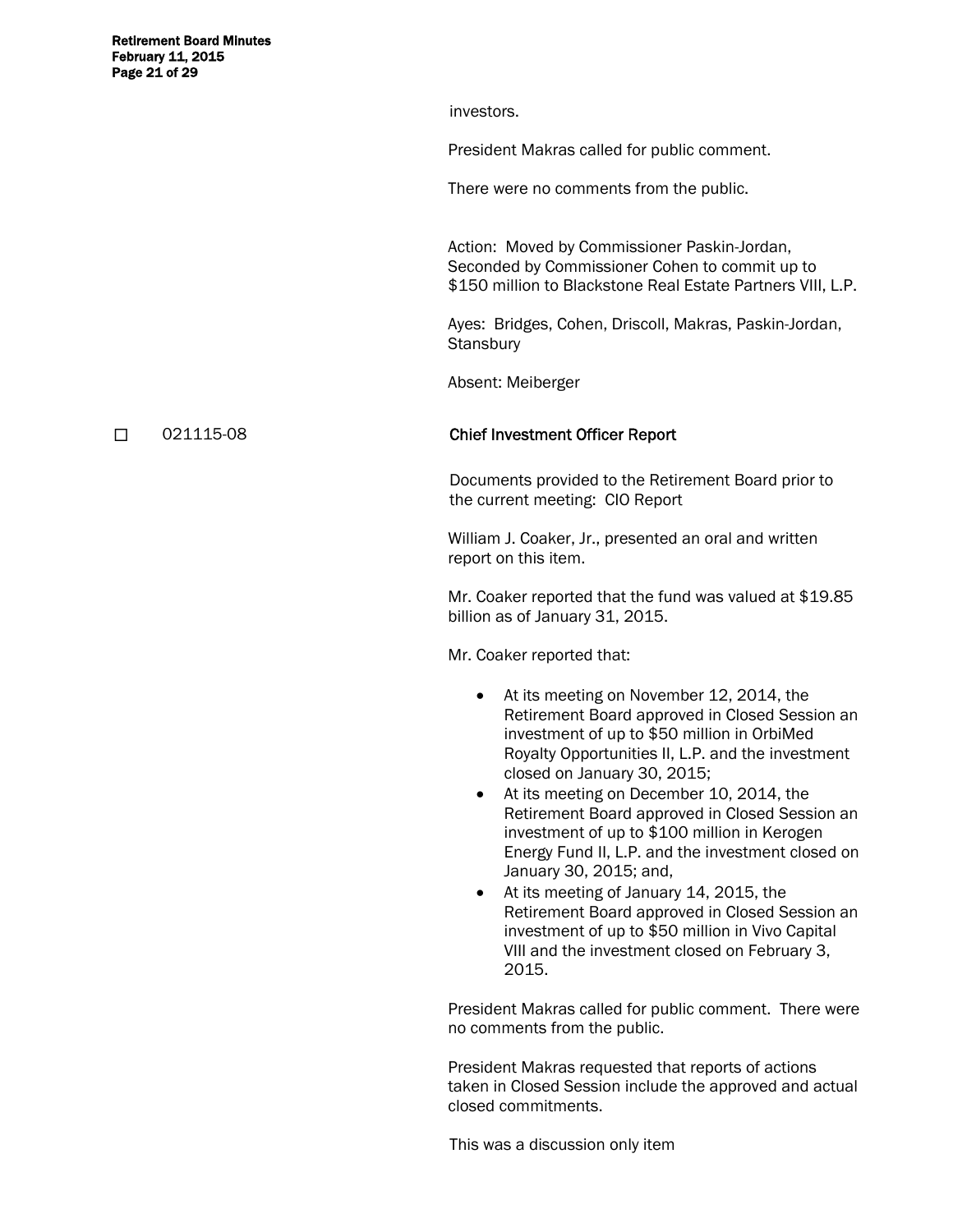Retirement Board Minutes<br>February 11, 2015 Page 22 of 29

#### DEFERRED COMPENSATION PLAN CALENDAR

| П | 021115-09 | Discussion Item | <b>SFDCP Manager Report</b>                                                                                                                                                                                        |
|---|-----------|-----------------|--------------------------------------------------------------------------------------------------------------------------------------------------------------------------------------------------------------------|
|   |           |                 | Documents provided to the Retirement Board prior<br>to the current meeting: Staff Memorandum and<br>Report                                                                                                         |
|   |           |                 | Caryn Bortnick, Deputy Director and Interim Deferred<br>Compensation Manager, presented an oral and<br>written report on this item.                                                                                |
|   |           |                 | Ms. Bortnick reported that Russell Investments, the<br>SFDCP Target Date Consultant, has been put up for<br>sale. Additional information will be presented to the<br>next Deferred Compensation Committee meeting. |
|   |           |                 | President Makras called for public comment.                                                                                                                                                                        |
|   |           |                 | There were no comments from the public.                                                                                                                                                                            |
|   |           |                 | This was a discussion only item.                                                                                                                                                                                   |

## ADMINISTRATION CALENDAR

| П | 021115-10 | Action Item | Review and Approval of Basic COLA Effective July 1, 2015                                                                                           |
|---|-----------|-------------|----------------------------------------------------------------------------------------------------------------------------------------------------|
|   |           |             | Documents provided to the Board prior to the current<br>meeting: Staff memorandum                                                                  |
|   |           |             | Janet Brazelton, Actuarial Services Coordinator,<br>presented a written report on this item. President<br>Makras accepted the report as submitted. |
|   |           |             | President Makras called for public comment. There were<br>no comments from the public.                                                             |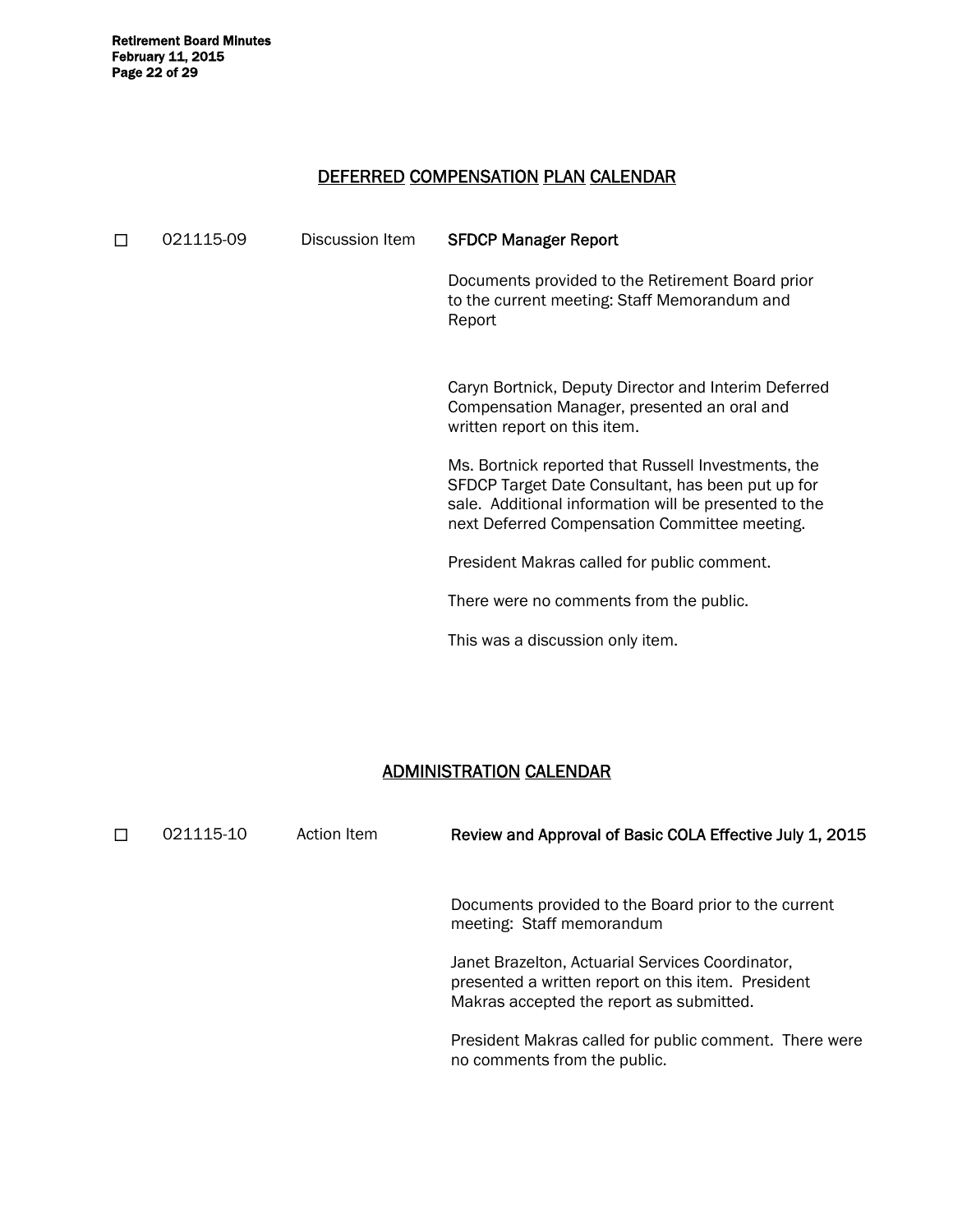Action: Moved by Commissioner Cohen, Seconded by Commissioner Driscoll to Approve a Charter Section A8.526-2 cost of living (Basic COLA) increase of 2% payable effective July 1, 2015 for all qualified SFERS retiree who retired prior to July 2, 2015.

Ayes: Bridges, Cohen, Driscoll, Makras, Paskin-Jordan, **Stansbury** 

Absent: Meiberger

□ 021115-11 Action Item **Determination and Approval of Credited Interest Rate for** Fiscal Year 2015-2016

 Documents provided to the Board prior to the current meeting: Staff memorandum

 Janet Brazelton, Actuarial Services Coordinator, presented a written report on this item. President Makras accepted the report as presented. There were no questions from Board members.

President Makras called for public comment. There were no comments from the public.

Action: Moved by Commissioner Driscoll, Seconded by Commissioner Cohen to Accept the credited interest rate analysis provided and approve recommendation of no adjustment in the Plan's current credited interest rate of 4% effective July 1, 2015.

Ayes: Bridges, Cohen, Driscoll, Makras, Paskin-Jordan, **Stansbury** 

Absent: Meiberger

□ 021115-12 Action Item Review and Adoption of July 1, 2014 Actuarial Valuation **Results** 

> Documents provided to the Board prior to the current meeting: Cheiron (Consulting Actuary) presentation materials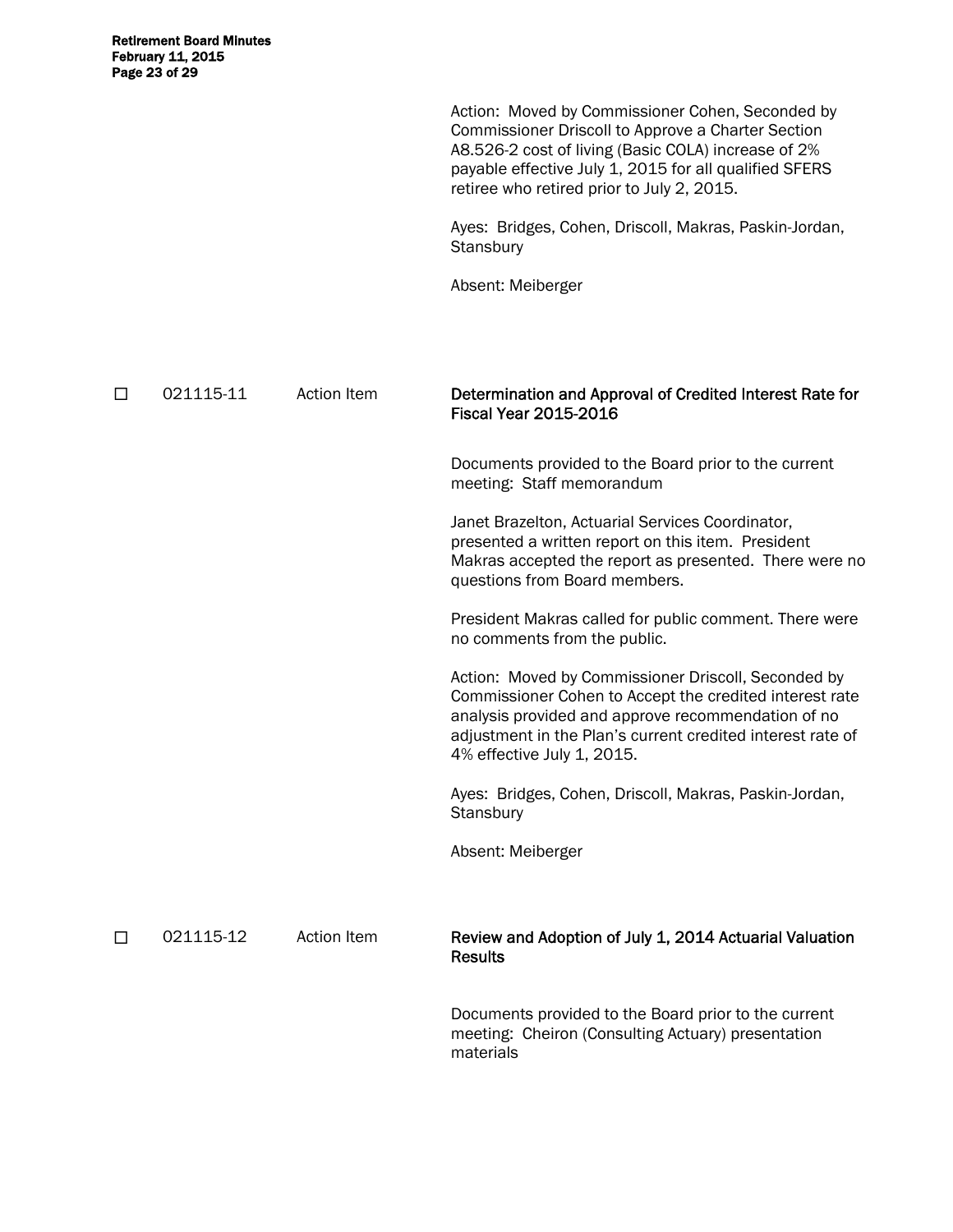Janet Brazelton, Actuarial Services Coordinator, Bill Hallmark and Anne Harper, Cheiron, presented an oral and written report on this item.

President Makras called for public comment. There were no comments from the public.

Action: Moved by Commissioner Paskin-Jordan, Seconded by Commissioner Stansbury Adopt July 1, 2014 Actuarial Funding Results

Ayes: Bridges, Cohen, Driscoll, Makras, Paskin-Jordan, **Stansbury** 

Absent: Meiberger

| П | 021115-13 | <b>Action Item</b> | Adoption of Employer Contribution Rate for Fiscal Year<br>2015-2016                                                                                                        |
|---|-----------|--------------------|----------------------------------------------------------------------------------------------------------------------------------------------------------------------------|
|   |           |                    | Documents provided to the Board prior to the current<br>meeting: Staff memorandum                                                                                          |
|   |           |                    | Janet Brazelton, Actuarial Services Coordinator,<br>presented an oral and written report on this item.                                                                     |
|   |           |                    | President Makras called for public comment.                                                                                                                                |
|   |           |                    | There were no comments from the public.                                                                                                                                    |
|   |           |                    | Action: Moved by Commissioner Driscoll, Seconded by<br>Commissioner Cohen to Approve the recommended<br>employer contribution rate of 22.80% for Fiscal year<br>2015-2016. |
|   |           |                    | Ayes: Bridges, Cohen, Driscoll, Makras, Paskin-Jordan,<br>Stansbury<br>Absent: Meiberger                                                                                   |
| П | 021115-14 | Discussion Item    | <b>Finance Committee Report</b>                                                                                                                                            |
|   |           |                    | Documents provided to the Board prior to the current                                                                                                                       |

 Documents provided to the Board prior to the current meeting: Finance Committee Report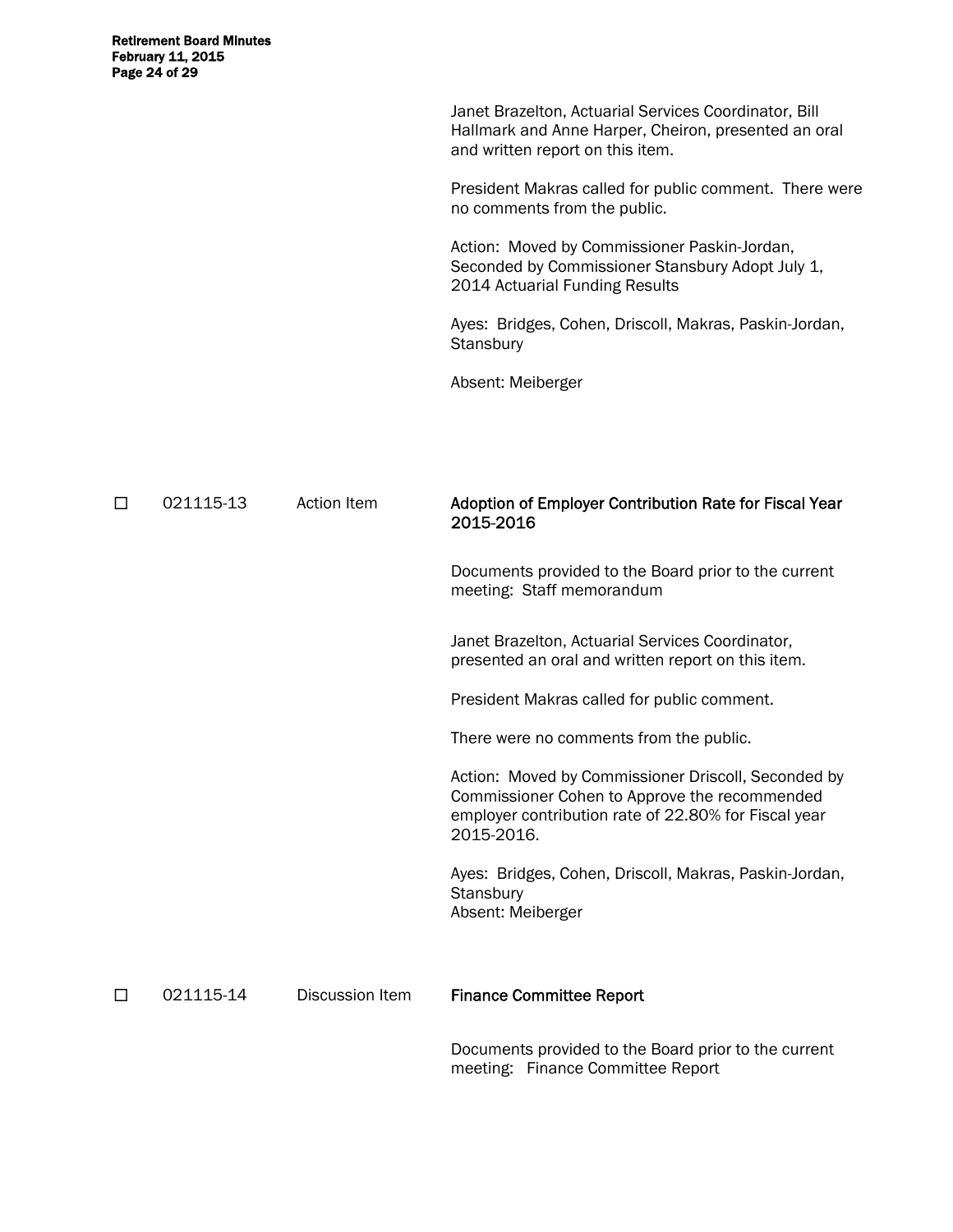Retirement Board Minutes February 11, 2015 Page 25 of 29

> Commissioner Driscoll presented an oral and written report on this item.

Commissioner Driscoll reported that the Finance Committee met on January 21, 2015. At the meeting, the Committee:

- Approved the Minutes of the January 22, 2014 Finance Committee meeting.
- Reviewed the SFERS department budget for Fiscal Year 2015 – 2016. In 2014 the Retirement System submitted a two-year budget proposal for Fiscal Years 2014-15 and 2015-16. The proposed two-year budget included an increase in manager research and risk management/optimization services as well as seven new Investment Division positions.
- Reviewed SFERS expenditures for the Fiscal Year ended June 30, 2014;
- Reviewed the Audited Financial Statements and Supplemental Schedules for Fiscal years ended June 30, 2014 and 2013. Macias Gini & O'Connell, the external audit firm, will present the audited financial statements to the full Board at its March 11, 2015 regular meeting.
- Reviewed recaptured commissions (receipts and expenditures) for Fiscal Year Ended June 30, 2014.

President Makras called for public comment.

There were no comments from the public.

Action: This was a discussion only item

□ 021115-15 Discussion Item Personnel Committee Report

 Documents provided to the Board prior to the current meeting: Personnel Committee Report

Commissioner Cohen presented an oral report and written on this item.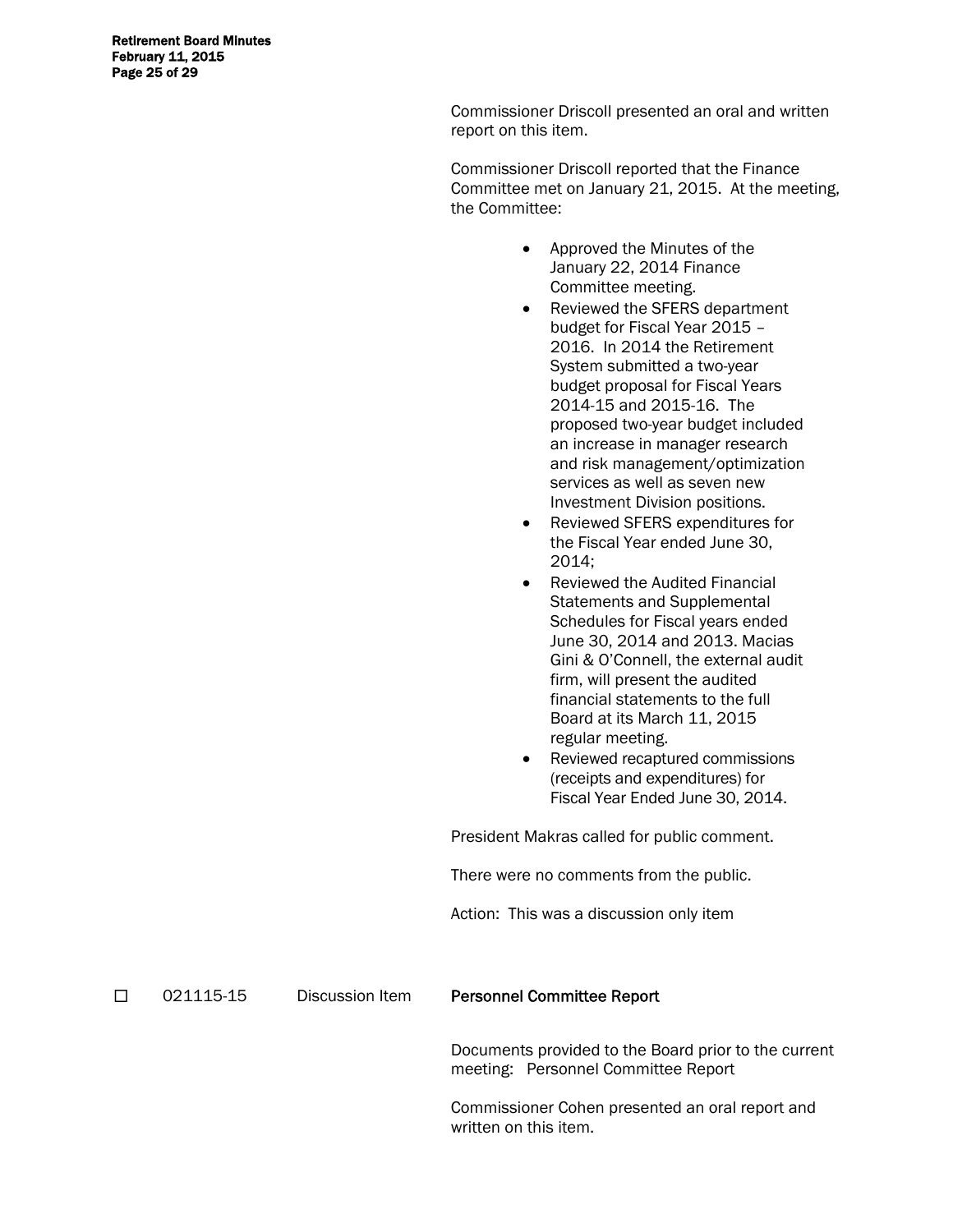Commissioner Cohen reported that the Personnel Committee met on January 21, 2015.

At their meeting the Committee:

|   |           |                        | Approved the Minutes of the March<br>19, 2014 Personnel Committee<br>meeting.<br><b>Reviewed the Board Performance</b><br>$\bullet$<br>Evaluation Process and content for<br>the position of Actuarial Services<br>Coordinator; and,<br>Met in Closed Session for the<br>$\bullet$<br>performance evaluation of<br>Executive Director Jay Huish.                                             |
|---|-----------|------------------------|----------------------------------------------------------------------------------------------------------------------------------------------------------------------------------------------------------------------------------------------------------------------------------------------------------------------------------------------------------------------------------------------|
|   |           |                        | President Makras called for public comment.                                                                                                                                                                                                                                                                                                                                                  |
|   |           |                        | There were no comments from the public.                                                                                                                                                                                                                                                                                                                                                      |
|   |           |                        | Action: This was a discussion only item                                                                                                                                                                                                                                                                                                                                                      |
| □ | 021115-16 | <b>Discussion Item</b> | Update on Statements of Economic Interest (Form 700)<br><b>Annual Filing Requirements and other Filing</b><br>Requirements                                                                                                                                                                                                                                                                   |
|   |           |                        | Documents provided to the Board prior to the current<br>meeting: Staff memoranda                                                                                                                                                                                                                                                                                                             |
|   |           |                        | Jay Huish, Executive Director, presented an oral and<br>written report on this item.                                                                                                                                                                                                                                                                                                         |
|   |           |                        | Mr. Huish reported that under San Francisco's Campaign<br>and Governmental Conduct Code and Ethics Commission<br>regulations, individuals who file their Statement of<br>Economic Interest (also known as "Form 700s") with the<br>Ethics Commission must do so electronically. The Board<br>was provided with the guide prepared by the Ethics<br>Commission on how to file electronically. |
|   |           |                        | Board members must also complete the Annual Sunshine<br>and Bi-Annual Ethics Training Declarations; these are also<br>filed directly with the Ethics Commission. Finally,<br>Retirement Board members are required to submit the<br>Annual Membership Disclosure Form and return that to<br>Norm Nickens, Board Secretary.                                                                   |
|   |           |                        | All filings are due no later than April 1, 2015.                                                                                                                                                                                                                                                                                                                                             |
|   |           |                        | Action: This was a discussion only item.                                                                                                                                                                                                                                                                                                                                                     |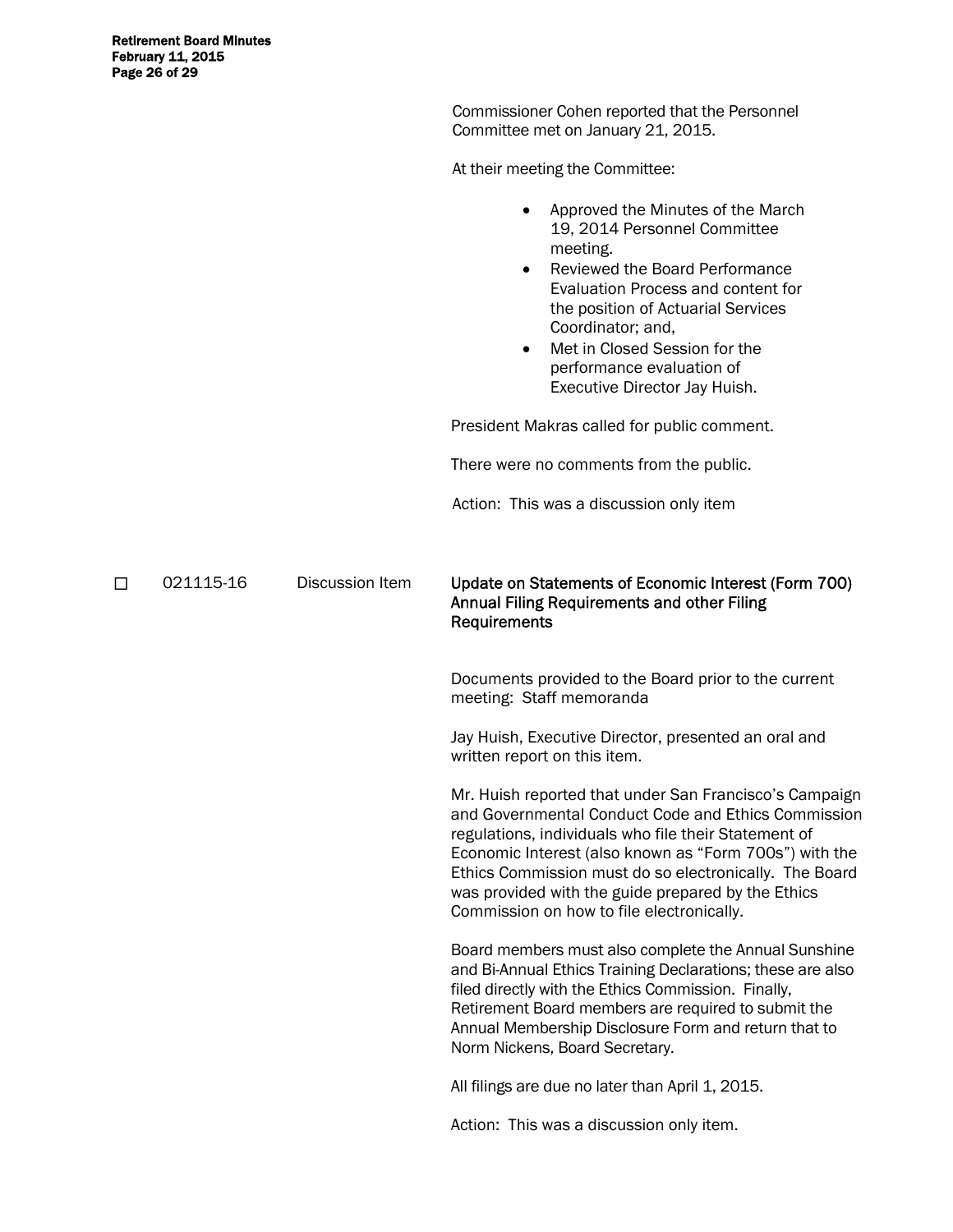□ 021115-17 Action Item Approve prospectively expanding the interpretation of the term "shortage" in the SFERS plan to include *Gillmore*  debt Documents provided to the Board prior to the current meeting: Staff memoranda Jay Huish, Executive Director, and Caryn Bortnick, Deputy Director, presented an oral and written report on this item. Mr. Huish explained the community property concepts of *Gillmore* rights and *Gillmore* debts. SFERS members with Gillmore debts have an option to repay the amount advanced, with interest, to avoid receiving an actuarially reduced retirement allowance. As an administrative practice, SFERS has only accepted aftertax payments, either after-tax payroll deductions or over the counter payments, to repay the *Gillmore* debt. But by expanding prospectively the definition of the term "shortage" in the plan to include *Gillmore* debts, members would be able to transfer funds from a SFDCP account under San Francisco Administrative Code Section 16.61-5, to pay a *Gillmore* debt. President Makras called for public comment. There were no comments from the public. Commissioner Stansbury expressed appreciation for efforts of staff in developing the proposal and inquired regarding the timeline for implementation. Mr. Huish reported the change would have immediate effect. Commissioner Driscoll recommended that any communications to members regarding the change use plain language showing the pros and cons for members, including identifying any taxable events. Action: Moved by Commissioner Stansbury, Seconded by Commissioner Bridges to Approve prospectively expanding the interpretation of the term "shortage" in the SFERS plan to include *Gillmore* debt Ayes: Bridges, Cohen, Driscoll, Makras, Paskin-Jordan, **Stansbury** Absent: Meiberger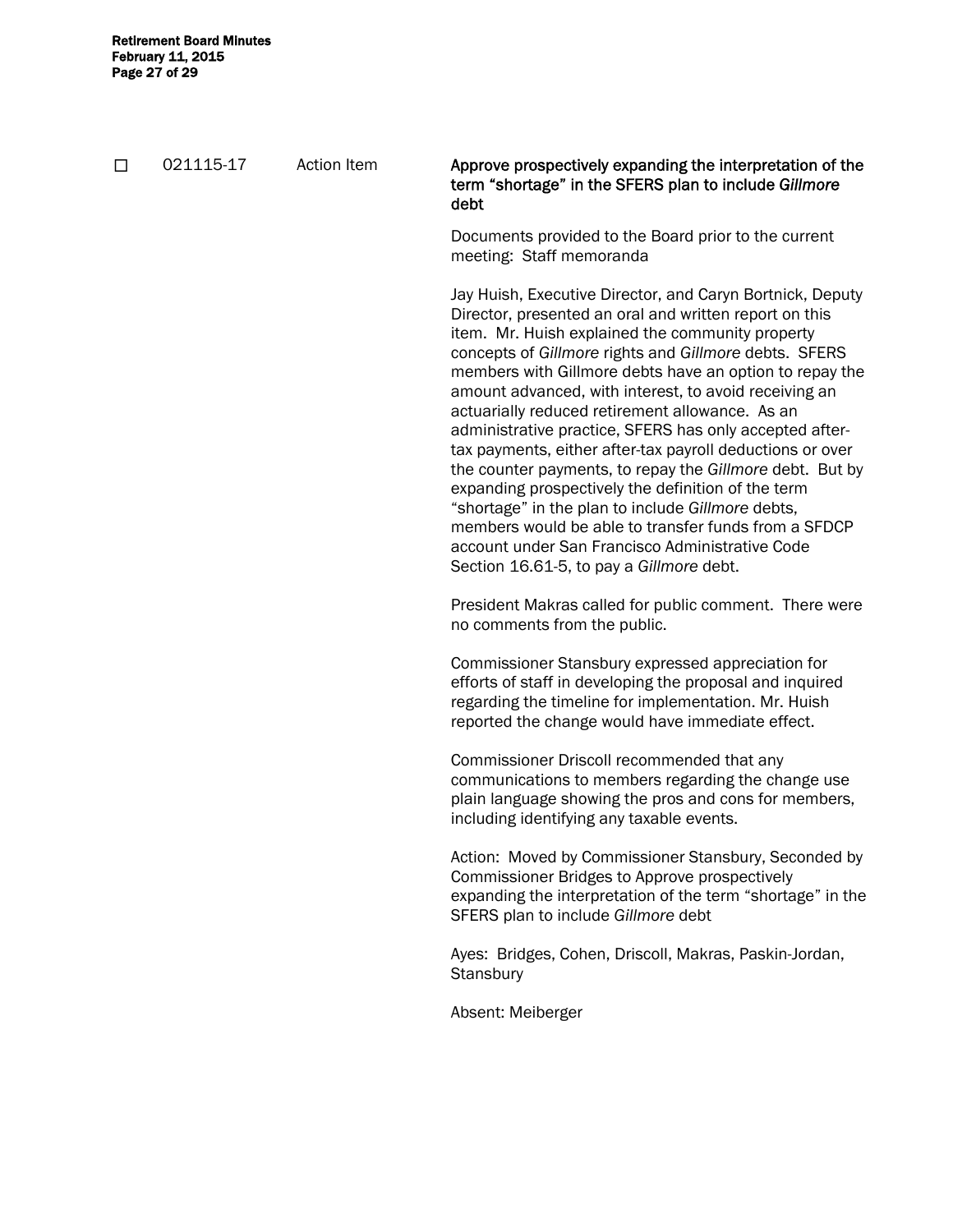| □ | 021115-18 | <b>Discussion Item</b> | <b>Executive Director's Report</b>                                                                                                                                                                                                                                                                                                                                                                |
|---|-----------|------------------------|---------------------------------------------------------------------------------------------------------------------------------------------------------------------------------------------------------------------------------------------------------------------------------------------------------------------------------------------------------------------------------------------------|
|   |           |                        | Documents provided to the Retirement Board prior to the<br>current meeting: Executive Director's Report                                                                                                                                                                                                                                                                                           |
|   |           |                        | Administrative Update:                                                                                                                                                                                                                                                                                                                                                                            |
|   |           |                        | Mr. Huish reported on:                                                                                                                                                                                                                                                                                                                                                                            |
|   |           |                        | Sunshine Ordinance Task Force complaint and<br>outcome, with no finding of any violation; and,<br>Soft launch of the new SFERS web site<br>$\bullet$<br>(mysfers.org) with a calculator, access to<br>duplicate 1099Rs, and direct deposit notices.<br>Attachments for Informational Purposes:<br><b>Educational Opportunities List</b><br><b>Blackout Period List</b><br><b>Forward Calendar</b> |
|   |           |                        | President Makras called for public comment. There were<br>no comments from the public.                                                                                                                                                                                                                                                                                                            |
| □ | 021115-19 | Discussion Item        | <b>Retirement Board Member Reports and Comments</b>                                                                                                                                                                                                                                                                                                                                               |
|   |           |                        | Documents provided to the Board prior to the current<br>meeting: Articles submitted by Commissioner Meiberger                                                                                                                                                                                                                                                                                     |
|   |           |                        | There were no reports from Board members.                                                                                                                                                                                                                                                                                                                                                         |
|   |           |                        | President Makras called for public comment. There were<br>no comments from the public.                                                                                                                                                                                                                                                                                                            |
|   |           |                        | Action: This was a discussion only item                                                                                                                                                                                                                                                                                                                                                           |
|   |           |                        |                                                                                                                                                                                                                                                                                                                                                                                                   |
|   |           |                        |                                                                                                                                                                                                                                                                                                                                                                                                   |

## CLOSED SESSION

| 021115-20 | Action Item | Closed Session – Recommendations and Possible Action<br>on Purchases of Particular, Specific Pension Fund<br>Investments under California Government Code Section |
|-----------|-------------|-------------------------------------------------------------------------------------------------------------------------------------------------------------------|
|           |             | 54956.81                                                                                                                                                          |